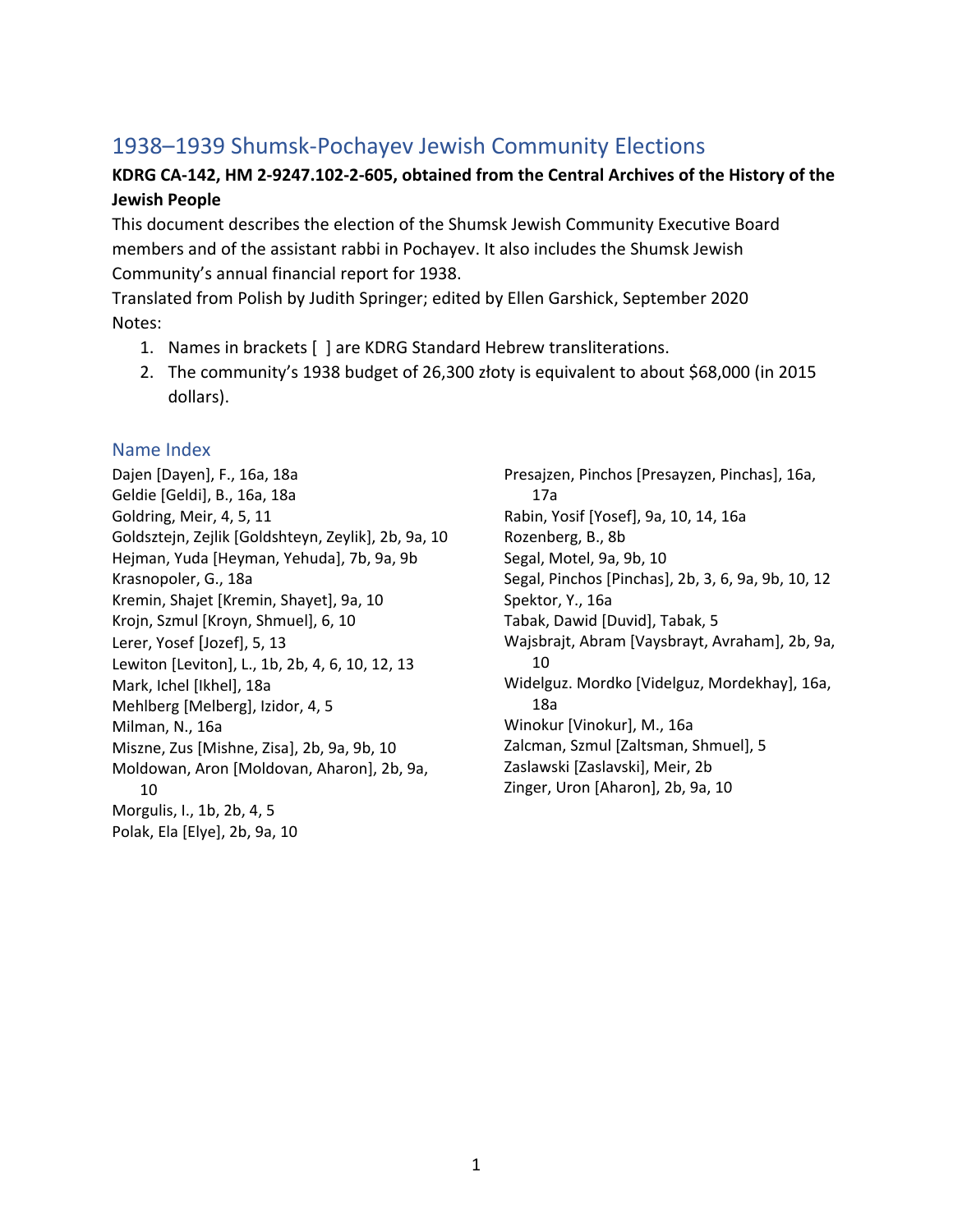*[page 1a]*

**[Yiddish] Administration of the Jewish Community in Kremenets**

**[Polish] Board of the Jewish Religious Community in Krzemieniec**

**[Hebrew] Government of the Jewish Community in Kremenets**

#### **P.K.O. Nr. 501, 976 Telephone No. 127**

No. 64/A/38 Kremenets, 16/1, 1939

To: Kremenets District Starosta

The District Starosta's letter, dated December 24, 1938, No. B-4, determined the calendar of actions by the electors connected with the execution of the assistant rabbi elections in Pochayev.

However, due to technical considerations related to the end of the accounting year and community budget planning, we are not in a position to comply with the designated terms. Therefore, we kindly request that the electoral calendar be moved as shown below:

February 2, 1939. Meeting of the Electoral Commission to elect a chairman, as well as a complaint commission /§5/,

*[page 1b]*

[cut off] assistant rabbi elections in Pochayev.

February 3, 1939. Presentation to the Starosta of the Complaint Commission membership for approval /§11, law 3, /

February 24, 1939. Display of the voter list for review /§9/,

March 24, 1939. Presentation to the Starosta of the slate of electors, along with their complaints and grievances, /§12, reg. 1/, as long as it does not comply /§12, reg. 2/.

Designation of Election Day will follow after a final determination of the list of voters by the Supervising Authority with respect to the Electoral Commission.

Secretary **Board Chairman** L. Lewiton [L. Leviton] **I.** Lewiton **I.** Lewiton **I.** Morgulis [I.

Morgulis]

[seal] Kremenets District Starosta, January 13, 1939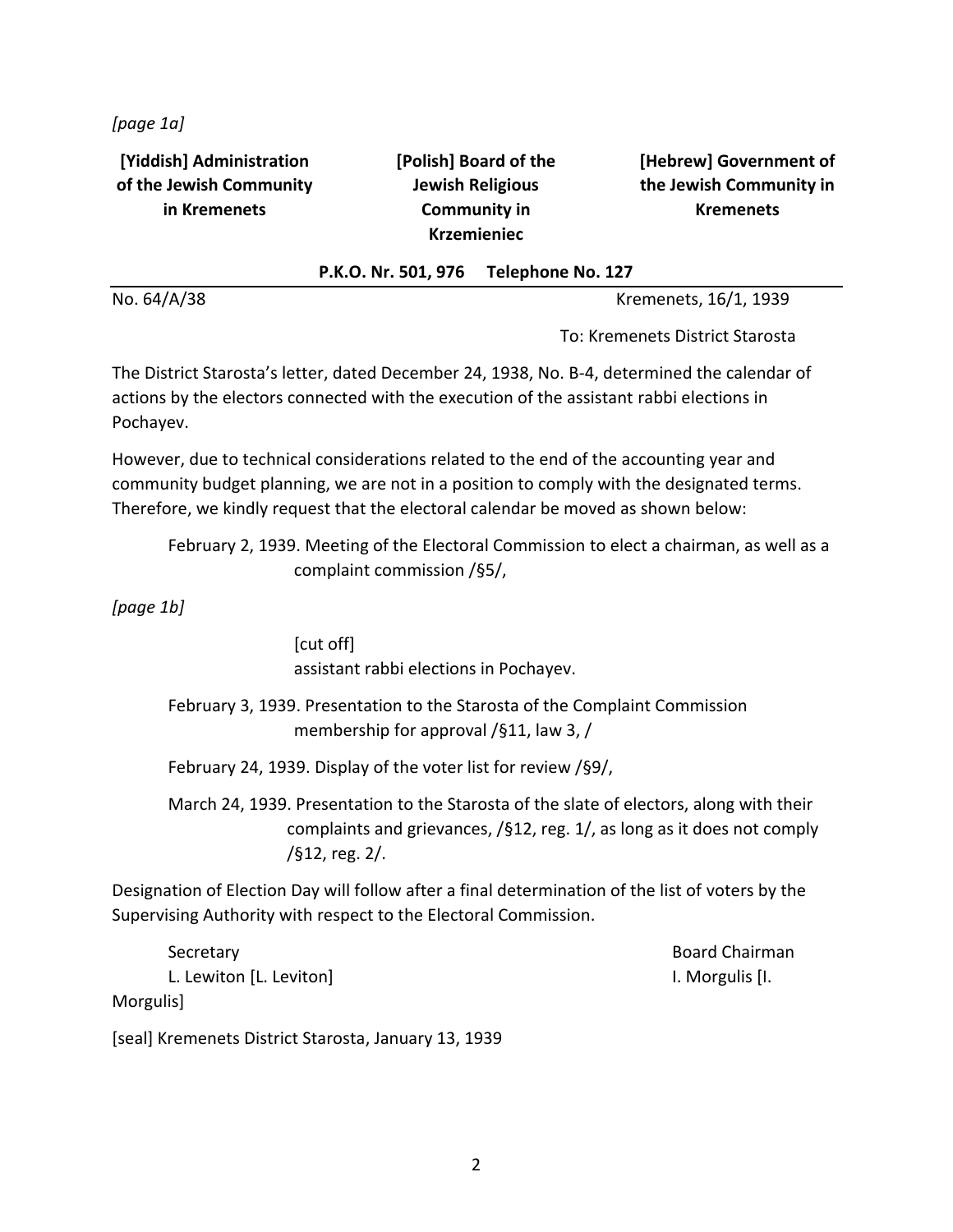*[page 2a]*

Electoral Commission for the Board of the Jewish Religious Community in Kremenets

To: District Starosta in Kremenets

In accordance with the letter by District Starosta No. B-4 dated December, 12, 1938, the Electoral Commission hereby submits notification of the result of the elections carried out for the Board of the Jewish Religious Community in Kremenets on January 22, 1939.

In total, 362 votes were cast—including on

Slate 1—283 votes— 7 mandates Slate  $2-66$  1 Canceled 13 Total: 362

#### *[page 2b]*

Consequently, the Board of the Religious Community in Shumsk is composed of the candidates mentioned below—slates 1 and 2:

- 1. Segal Pinchos [Segal Pinchas]—resides in Shumsk
- 2. Miszne Zus [Mishne Zisa] "
- 3. Goldsztejn Zejlik [Goldshteyn Zeylik] "
- 4. Zinger Uron [Zinger Aharon]  $\blacksquare$
- 5. Polak Ela [Polak Elye] "
- 6. Moldowan Aron [Moldovan Aharon] "
- 7. Wajsbrajt Abram [Vaysbrayt Avraham] "

and 8. Zaslawski Mejer [Zaslavski Meir]—resides in Katerburg

Shumsk, January 23, 1939

| Secretary               | Chairman of the Electoral Commission |
|-------------------------|--------------------------------------|
| L. Lewiton [L. Leviton] | I. Morgulis [I. Morgulis]            |

[seal] Kremenets District Starosta, January 4, 1939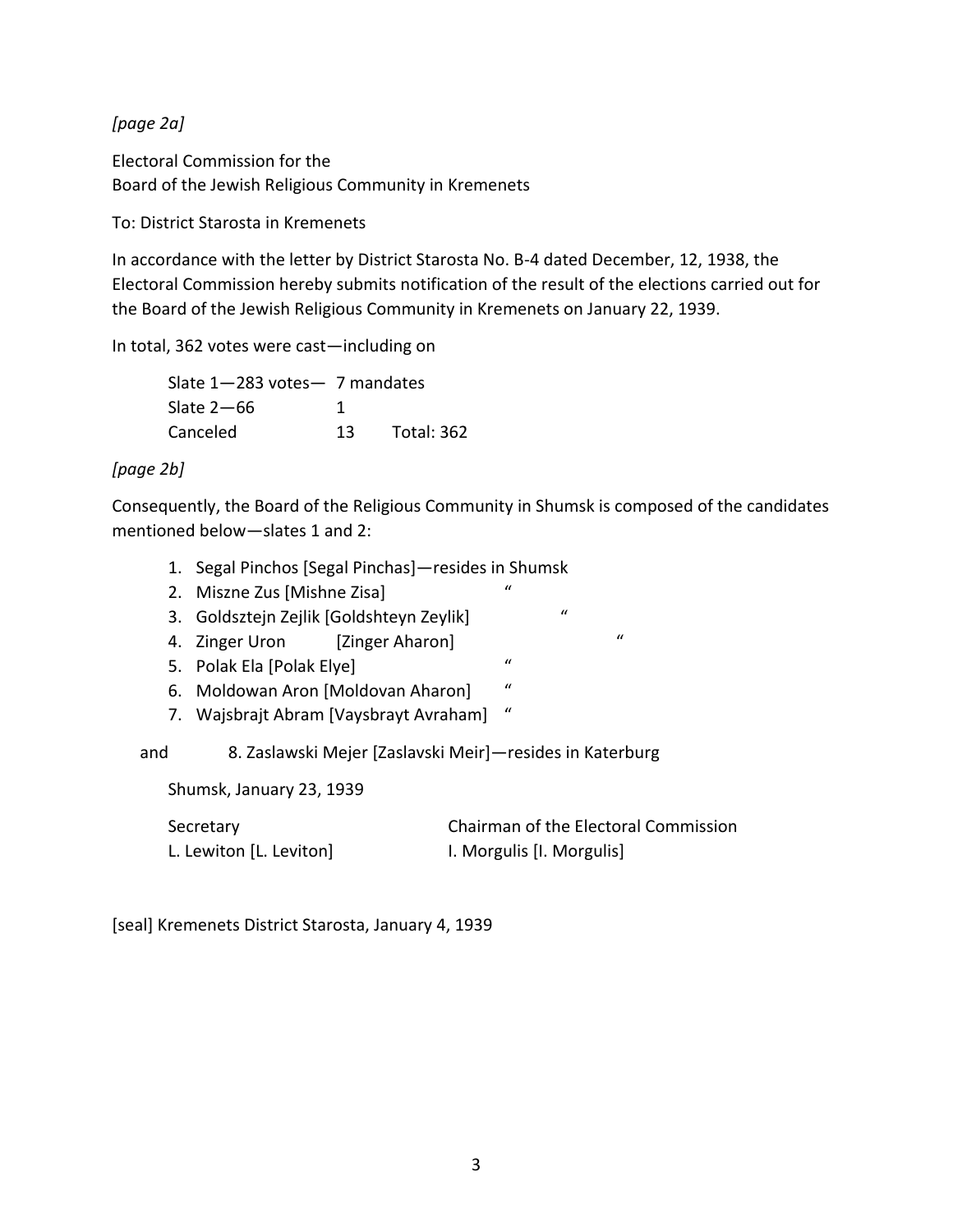*[page 3]*

To

#### District Starosta in Kremenets

Voting for members of the new Board of the Jewish Religious Community took place in Shumsk on January 22, 1939. Only one slate of members was introduced, but this slate was submitted by one organized, permanent group, which has an interest in its own benefit. Whom does this circle include? 1. A butcher who has a permanent office; 2. The community secretary; and 3. Pinchos Segal [Pinchas Segal], who intends to avail himself of the chairmanship, which he absolutely must have. But Pinchos Segal is unworthy. He cannot be permitted to be chairman, because he is not a well person—he is an alcoholic. An alcoholic cannot be on the Board, because, for a glass of vodka, he might sell all the best things under the above-mentioned circumstances. With respect to the election, I kindly ask for an examination of opinions on the aforementioned Pinchos Segal.

Shumsk, January 30, 1939

[illeg.]

[seal] Kremenets District Starosta January 31, 1939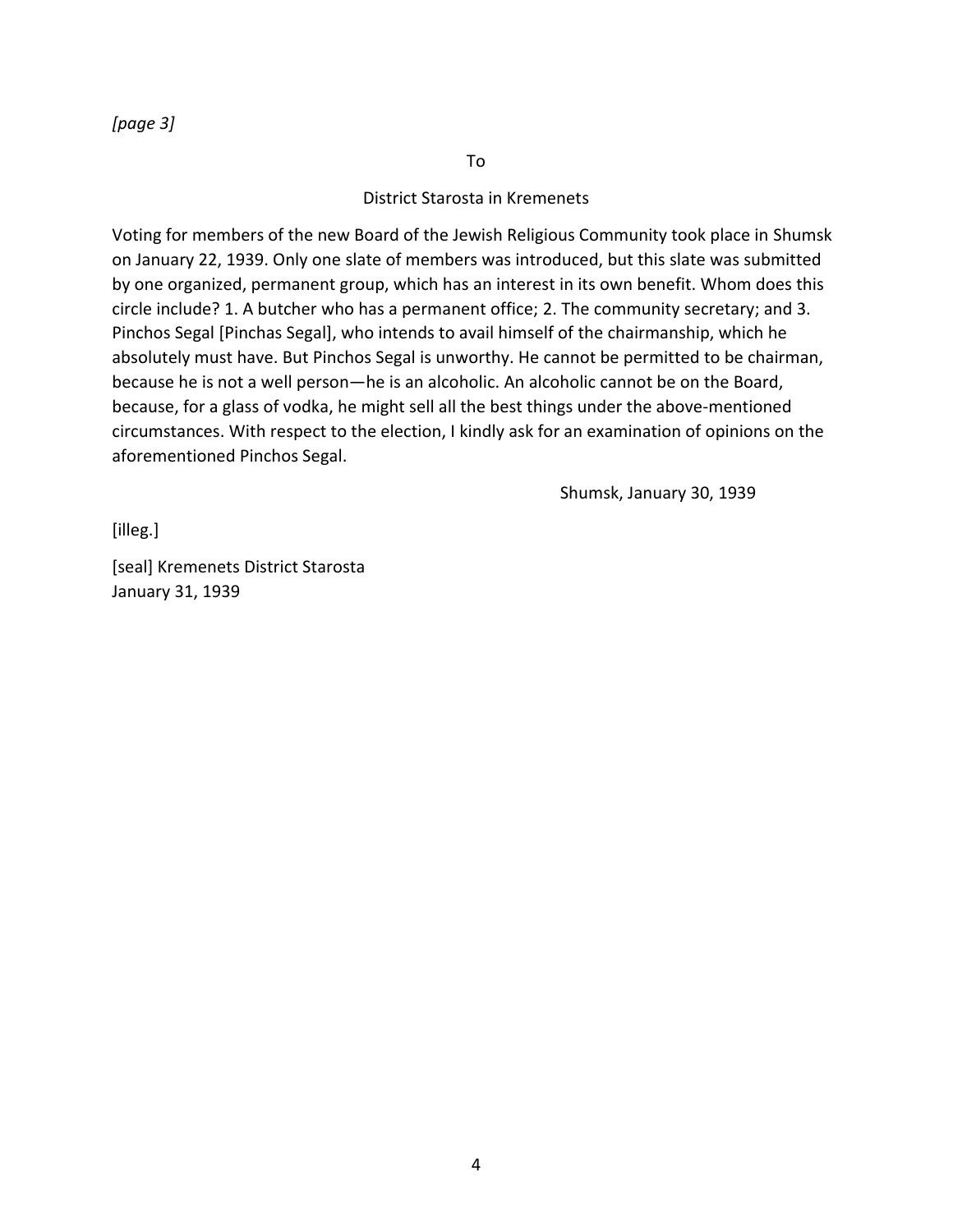*[page 4]*

**[in Yiddish] Administration of the Jewish Community in Kremenets [in Polish] Board of the Jewish Religious Community in Krzemieniec** P.K.O. No. 501. 976. Telephone No. 127

**[in Hebrew] Government of the Jewish Community in Kremenets**

No. 121/A/39 Kremenets, February 3, 1939

To: District Starosta in Kremenets

The Community Board hereby presents notification that, in accordance with the 5th decree by the Minister of Religious Beliefs and Public Education, dated October 24, 1930 /Dz, U.R.P.Nr. 75, poz. 593/, the Electoral Commission for the execution of the assistant rabbi's Elections in Pochayev, on February 2 of the current year, elected Mr. Mejer Goldring [Meir Goldring] to be chairman of the Electoral Commission, in place of Chairman Mr. Izydor Mehlberg [Izidor Melberg].

L. Lewiton [L. Leviton] I. Morgulis [I. Morgulis]

Secretary **Chairman of the Electoral Commission**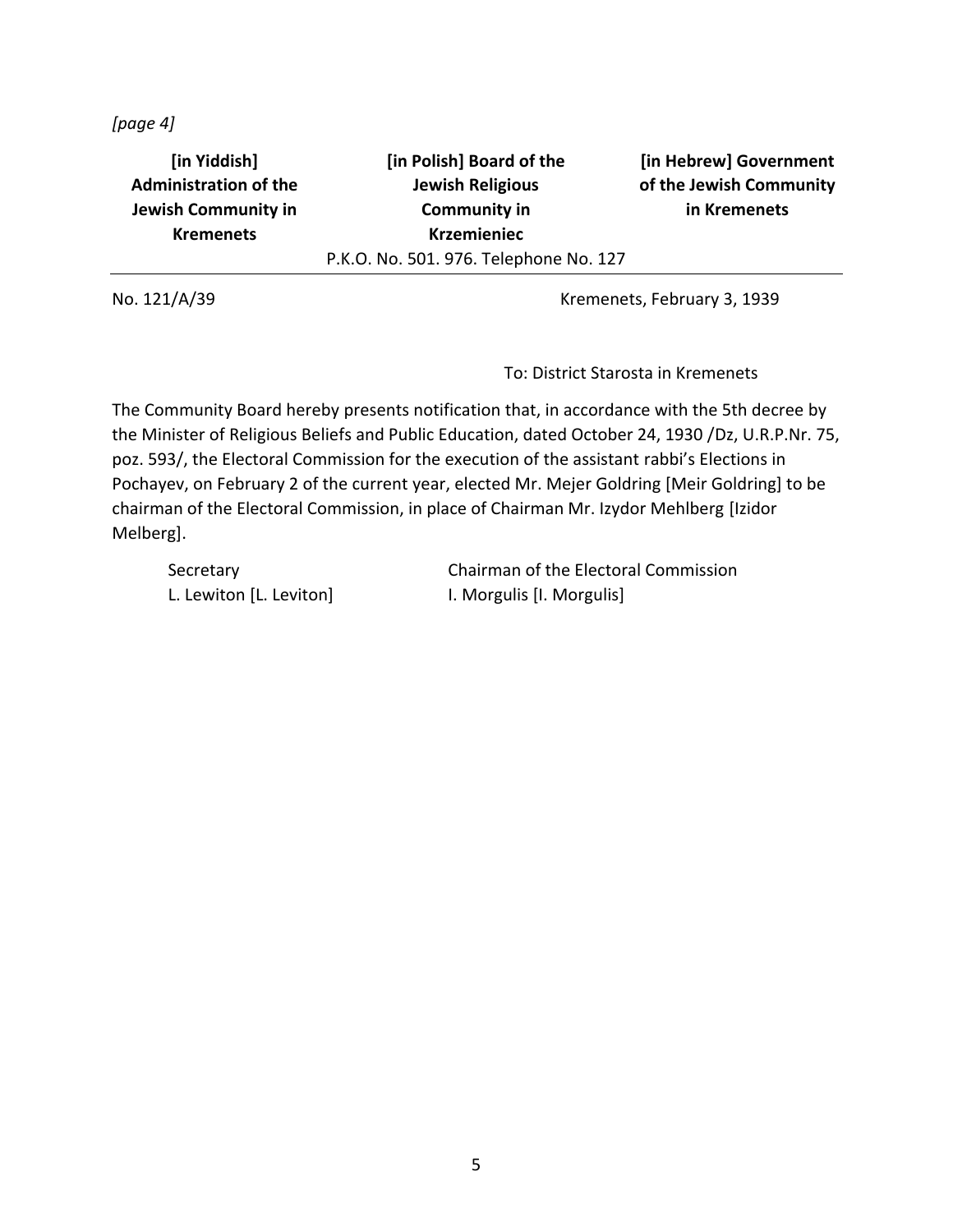*[page 5]*

Electoral Commission for the Jewish Religious Community in Kremenets for the Election of the Assistant Rabbi in Pochayev Kremenets, February 3, 1939

To: District Starosta in Kremenets

In accordance with the decree by the Minister of Religious Affairs and Public Education dated November 24, 1930 /Dz.U.R.P. No. 75, poz. 593/, the Electoral Commission of the Jewish Religious Community in Kremenets for the Election of the Assistant Rabbi in Pochayev hereby notifies you that, at its session on February 2 of the current year, it selected the following members of the Complaint Commission:

| 1. | Izrael Morgulis [Izidor Morgulis]    | /resident of Kremenets/ |                |   |
|----|--------------------------------------|-------------------------|----------------|---|
| 2. | Dr. Izydor Mehlberg [Izidor Melberg] | $\prime\prime$          |                | " |
| 3. | Dawid Tabak [Duvid Tabak]            | $\mathcal{U}$           | $\prime\prime$ |   |
| 4. | Szmul Zalcman [Shmuel Zaltsman]      | /resident of Pochayev/  |                |   |
| 5. | Jozef Lerer [Yosef Lerer]            | $\iota$                 | $\prime\prime$ |   |
|    |                                      |                         |                |   |

The Electoral Commission, making the above known, requests the Complaint Commission's approval of the composition

> Chairman of the Electoral Commission M. Goldring [M. Goldring]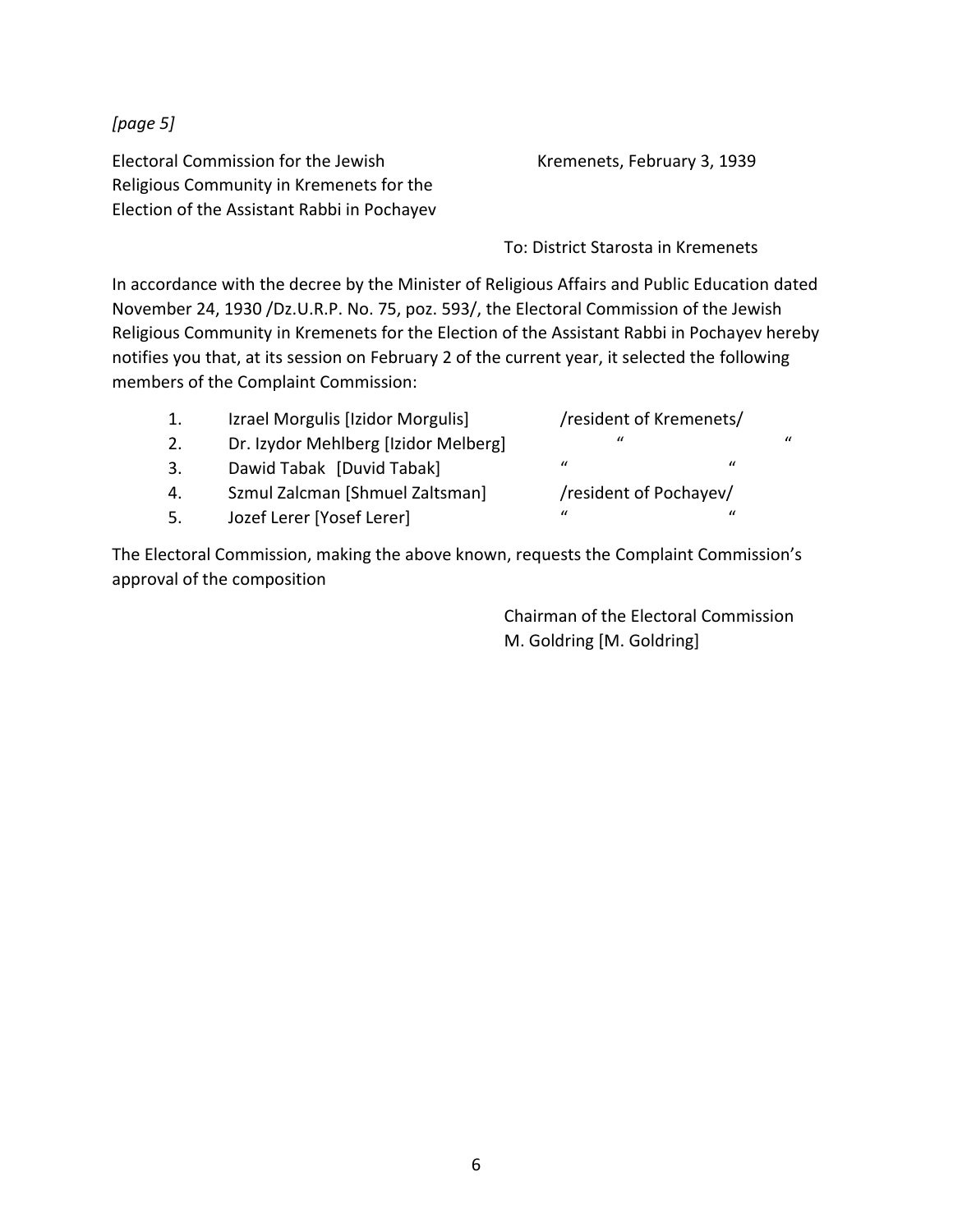*[page 6]*

Board of the Jewish Religious Community Shumsk, Kremenets District February 5, 1939 No. 11

#### To: District Starosta in Kremenets

#### Notification

In accordance with the Starosta's letter dated December 30, 1938, No. B-4, we are pleased to inform you that elections for the chairman of the new Board of the Jewish Religious Community were held according to §75 of the electoral regulations in Shumsk on February 4, 1939.

Mr. Pinchos Segal, Shumsk resident, was unanimously elected Chairman of the new Community Board.

> L. Lewiton [L. Leviton] Sz. Krojn [Sh. Kroyn] Secretary **Board Chairman**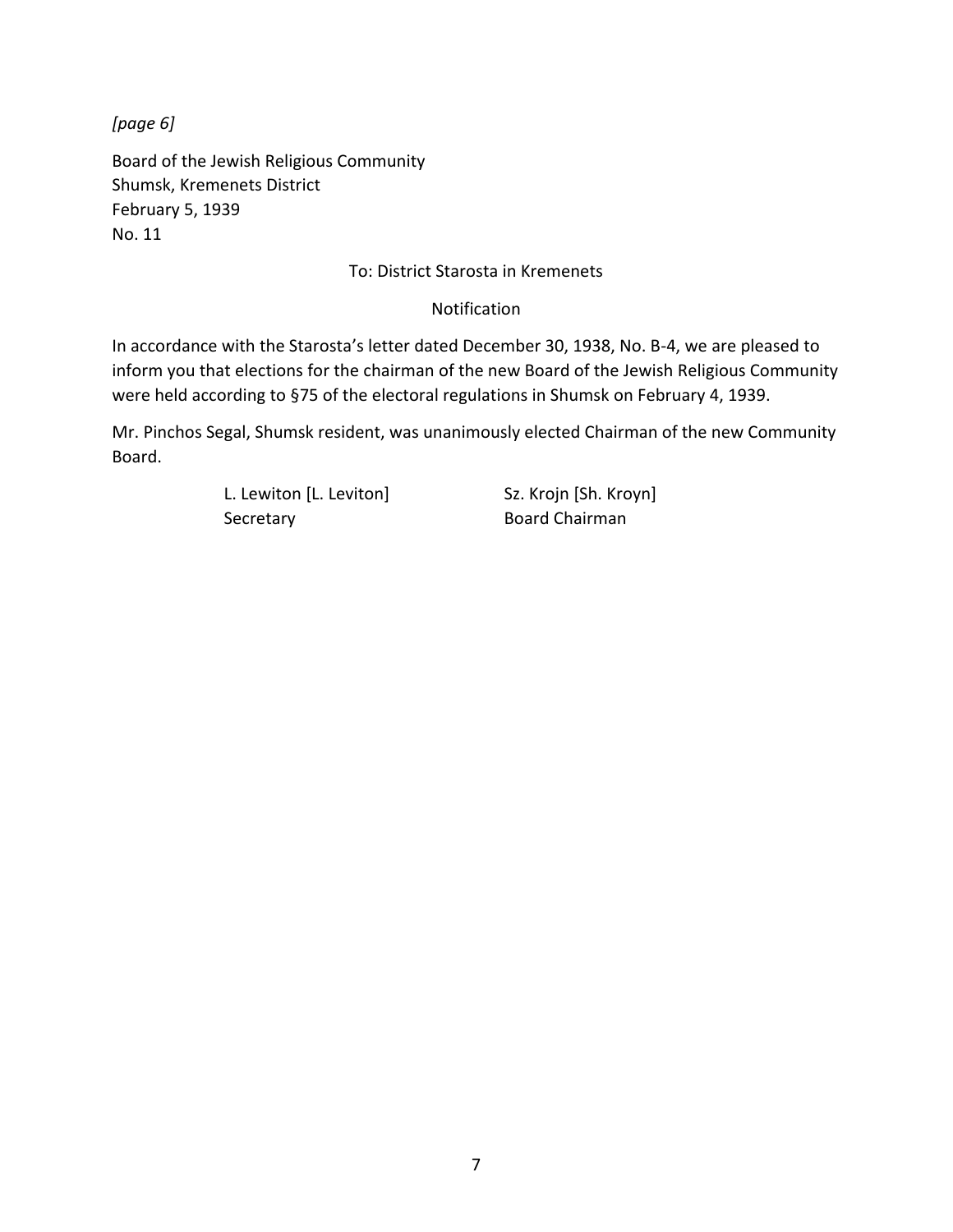#### *[page 7a]*

### To: Volyn Voivodeship in Luck through Kremenets Starosta in Kremenets

Yuda Hejman [Yehuda Heyman] Rabbi in Vyshgorodok, Kremenets District

Petition

#### *[page 7b]*

Some years ago, the Religious Community in Vishnevets committed to paying me an annual salary of 3,000 rubles [three thousand rubles] for my duties. However, since 1931, for 8 years, it has failed to comply with the above and did not pay me the entire amount due. In view of the fact that, even now, the payment is so small that a family of seven cannot survive on it, I kindly request a favorable payment that has accrued during 8 years, as well as intervention in the matter of regular monthly collections in the annual sum of 3,000 rubles.

I request a prompt settlement of my request as possible, because, together with my family, I live in dire misery.

Yuda Hejman [Yehuda Heyman], Rabbi in Vyshgorodok

[seal] Kremenets District Starosta February 11, 1939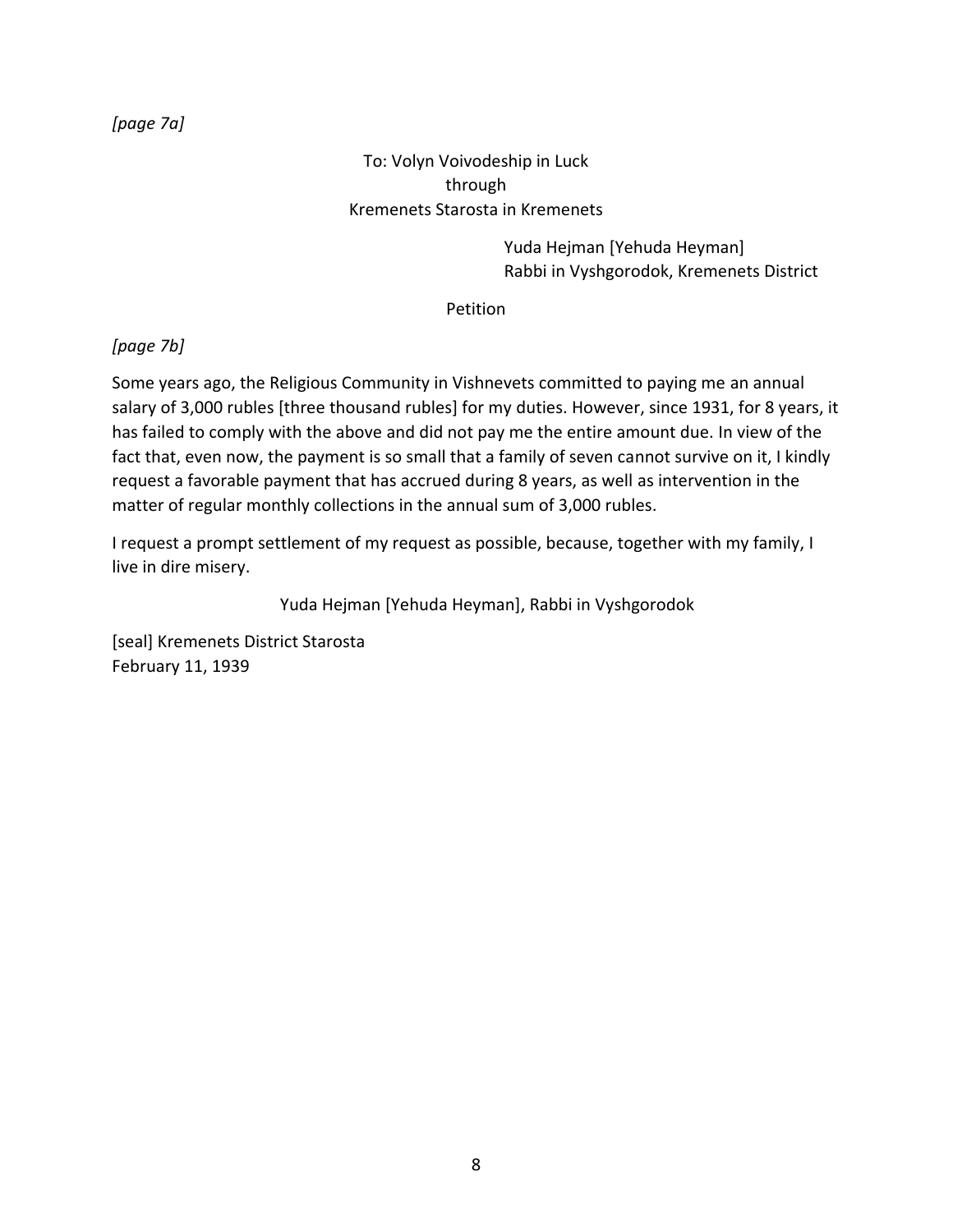*[page 8a]*

Board of the Jewish Religious Community in Vishnevets L: 23/39 February 7, 1939

To: District Starosta in Kremenets

During my tenure as chairman of the Board of the Jewish Religious Community in Vishnevets, I repeatedly turned to the Starosta with several written and oral requests to release me from the above-mentioned position on designating elections to the Board.

These requests were always without results. In my letter dated November 8, 1938, L:224/38, I also informed the Starosta that January 27, 1939, would mark 4 years from the date of the latest elections to the Board, and I asked for an order to proceed to an electoral action.

When, despite this, no orders arrived, in a letter dated December 11 of last year, L 239/38, I presented a slate of candidates for members and substitutes to the chief Electoral Commission of the Religious Community with a request for confirmation.

Not having yet received an answer about the arrival of this slate for information, I am again requesting the following:

1. A favorable approval of the list of people that I have sent to the Main Electoral Commission of our Community, so as to make it possible to embark on further action.

#### *[page 8b]*

2. Favorable information about receiving this list for information.

Please note that more than once I have made it clear that, owing to different family and material reasons, as well as my poor health, I cannot continue on the Board and that, if elections were not carried out in the shortest possible time, I will be forced to finalize my commission and stop performing my functions.

Jewish Religious Community in Vishnevets Chairman: B. Rozenberg [B. Rozenberg]

[seal] Kremenets District Starosta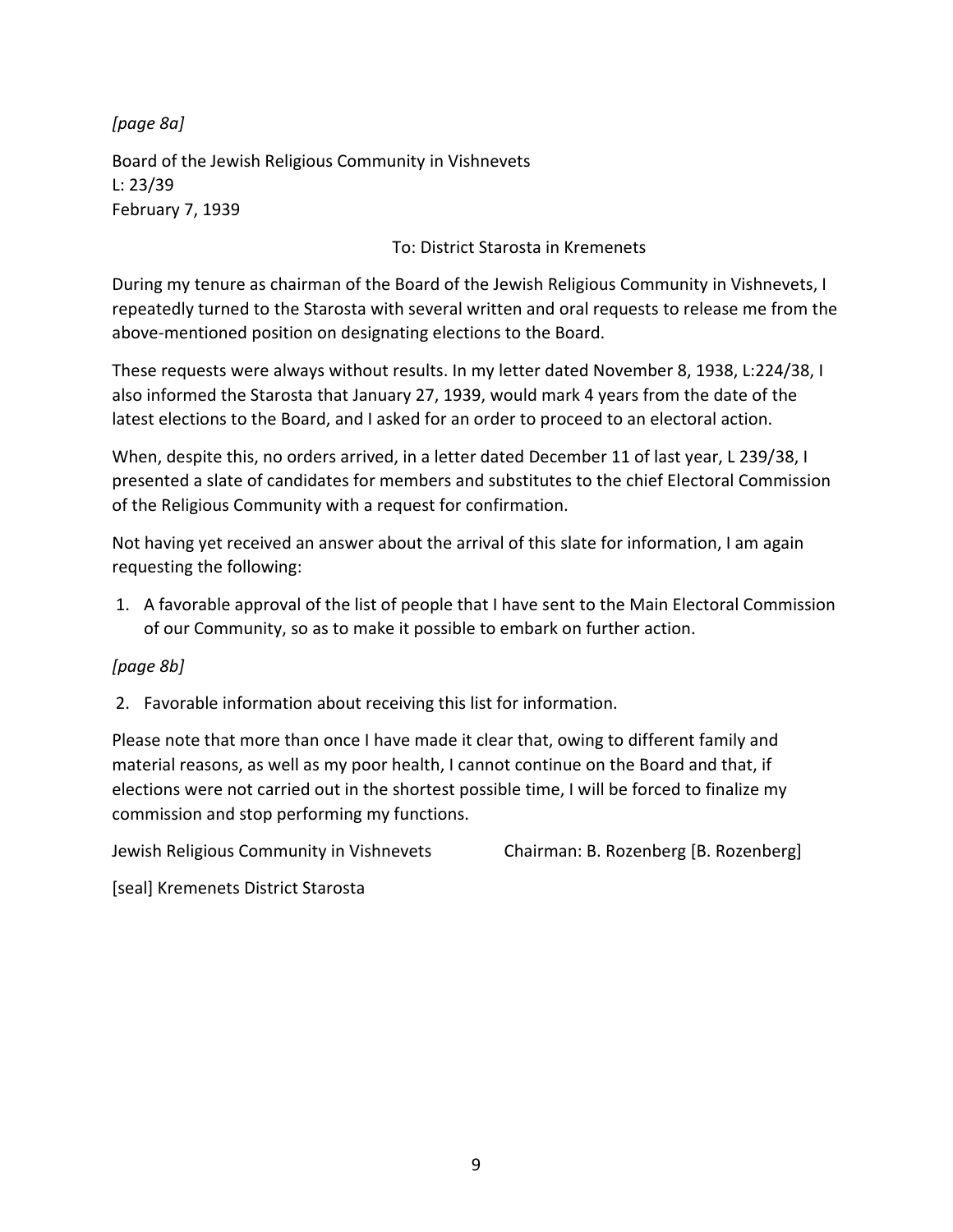*[page 9a]*

Copy

Board of the Jewish Religious Community Shumsk, Kremenets District

### Protocol No. 9

On the common session of the outgoing Board of the Jewish Religious Community in Shumsk, along with the newly elected Board of the Jewish Religious Community in Shumsk, which took place on February 18, 1939 on the premises of the Jewish Community in Shumsk.

The following are present: 1) Yosif Rabin [Yosef Rabin], rabbi of the Religious Community; 2) Shmul Krojn [Shmuel Kroyn], chairman of the outgoing Board; 3) Pinchos Segal [Pinchas Segal], chairman of the newly elected Board; members of the outgoing Board; 4) Shajet Kremin [Shayet Kremin]; 5) Motel Segal [Motel Segal]; 6) Zejlik Goldshtejn [Zeylik Goldshteyn]. Members of the newly elected Board: 7) Aron Moldowan [Aharon Moldovan]; 8) Ela Polak [Elye Polak]; 9) Zus Miszne [Zisa Mishne]; 10) Uron Zinger [Aharon Zinger]; 11) Abram Wajsbrajt [Avraham Vaysbrayt]; and 12) Zejlik Goldsztejn [Zeylik Goldshteyn].

### Daily Routine

- 1) Acceptance of functions from the outgoing Community Board;
- 2) Drawing up a protocol of delivery and acceptance concerning the financial and economic status of the Jewish Religious Community.

1—Szmul Krojn [Shmuel Kroyn], Chairman of the outgoing Board, opens the session: In his speech, he gives a brief outline of Board activity during the entire length of his term, particularly during the previous 1938 budget year,

### *[page 9b]*

mentioning all budget categories and their performance, as well as all the functions, which the old Board has handled until now, giving, in the presence of all people taking part in the session, the round seal of the Jewish Community in Shumsk to Pinkhos Segal [Pinchas Segal], the newly elected chairman of the Board, emphasizing that, from this moment on, the administration of all functions of the Jewish Community and the responsibility for their management pass to the newly elected board.

In his speech, Pinchos Segal, chairman of the newly elected Board, in the name of the entire newly elected Board, expressed readiness to bear responsibility for the future activity of the Board of the Jewish Community in Shumsk. In the meantime, he personally and temporarily accepted the administration of the old Board's functions until the convocation of the new Board's first session, at which time functions will be resolved and distributed among new Board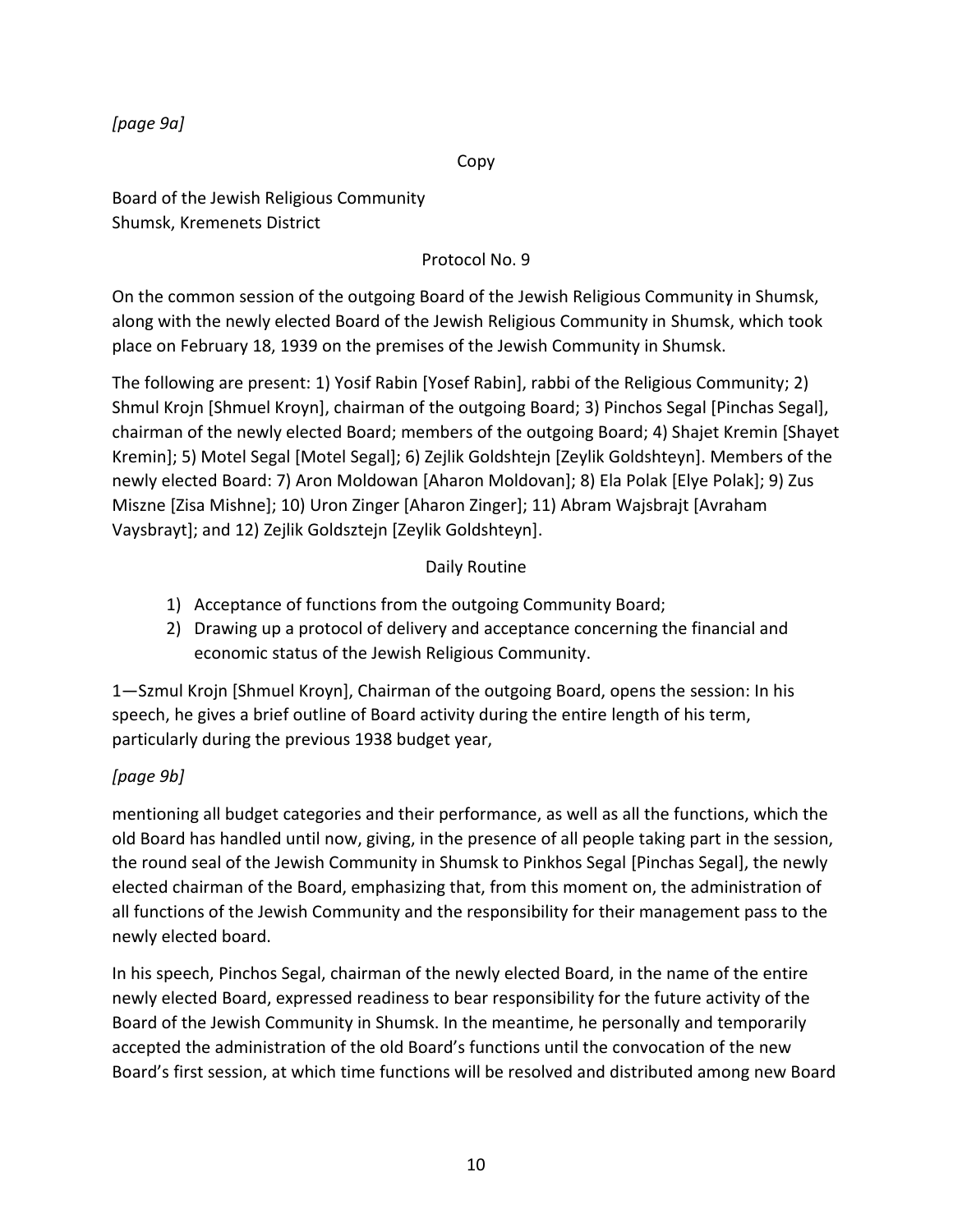members. He takes into account the old Board's activity, as well as the traditions of the Jewish society and the Jewish Religious Community in Shumsk.

In general, he will work for the good of the entire society of the Jewish Community in Shumsk and in agreement with the District Administrative Authority.

2—After the discussion, in which almost all those present took part, a commission of 4 members was elected: in the name of the old Board: 1) Szmul Krojn [Shmuel Kroyn]; 2) Motel Segal [Motel Segal]; in the name of the new Board: 3) Pinchos Segal [Pinchas Segal]; and 4) Zus Miszne [Zisa Mishne].

### *[page 10]*

After 8 days, the Commission must turn over and receive the entire financial and economic status of the Jewish Religious Community in Shumsk and then draw up an appropriately detailed protocol of delivery and acceptance.

Yosif Rabin [Yosef Rabin], rabbi of the Jewish Community, discusses the acceptance of the function of Community Chairman by the new Board, which, from this day on, is responsible for satisfying the indispensable needs of the Jewish religious society and wishes the new Board success in its work;

Szmul Krojn [Shmuel Kroyn], chairman of the session, repeats the acceptance of the function by the new Board Chairman, closing the meeting.

All those present sign the protocol.

Community Rabbi Y. Rabin

| <b>New Board</b>                        | <b>Old Board</b>               |  |  |
|-----------------------------------------|--------------------------------|--|--|
| Chairman-P. Segal [P. Segal]            | Chairman-Sz. Krojn [Sh. Kroyn] |  |  |
| Members - Z. Goldsztejn [Z. Goldshteyn] | Members-M. Segal [M. Segal]    |  |  |
| Z. Miszne [Z. Mishne]                   | Sz. Kremin [Sh. Kremin]        |  |  |
| A. Moldowan [A. Moldovan]               | Z. Goldsztejn [Z. Goldshteyn]  |  |  |
| E. Polak [E. Polak]                     |                                |  |  |
| U. Zinger [A. Zinger]                   |                                |  |  |
| A. Wajsbrajt [A. Vayvsbrayt]            |                                |  |  |
| L. Lewiton [L. Leviton]                 | <b>Board of Religious</b>      |  |  |

Secretary Community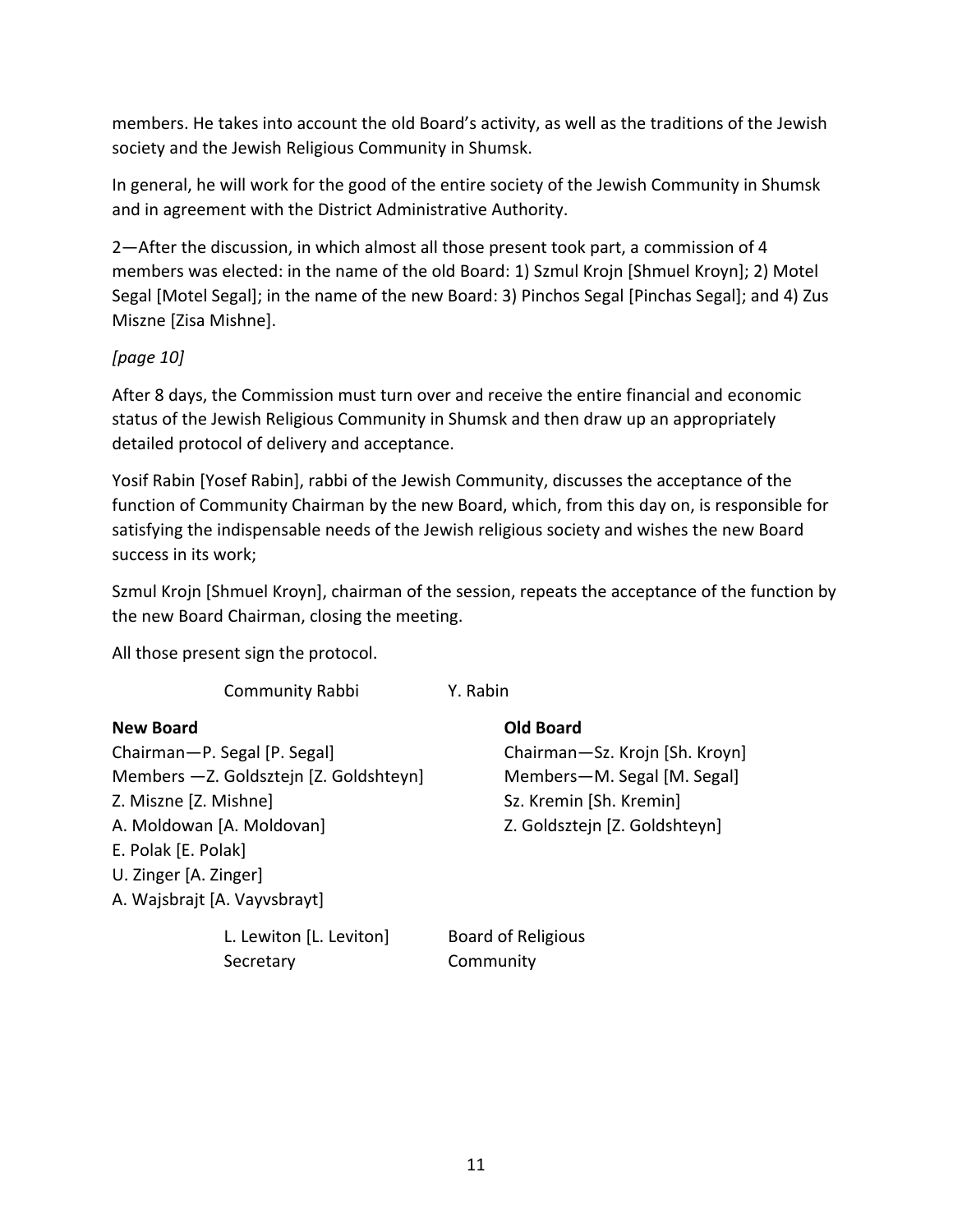*[page 11]*

Electoral Commission of the Jewish Religious Community for the Election of the Assistant Rabbi with a seat in Pochayev L:5/39

Kremenets, February 23, 1939

To: District Starosta in Kremenets

The Electoral Commission of the Jewish Religious Community in Kremenets for the election of the Community Assistant Rabbi with a seat in Pochayev hereby gives notification that, in connection with the list of voters qualified to vote for assistant rabbi, there were no complaints during the expected period in the §9 Decree of the Minister of Religious Denominations and Public Enlightenment dated November 24, 1930/Dz.U.R.P.Nr.75/30 poz. 593/ and, consequently, this list, through the Electoral Commission, on the 22nd of the current month, on the basis of §12, regulation 2, of the cited decree, was eventually established.

At the same time, the Electoral Commission, in accordance with §13 electoral regulation for the election of Rabbis and Assistant Rabbis, requests to establish an election day for the Assistant Rabbi of the Jewish Religious Community in Kremenets with headquarters in Pochayev on March 12, 1939.

> Chairman of the Electoral Commission M. Goldring [M. Goldring]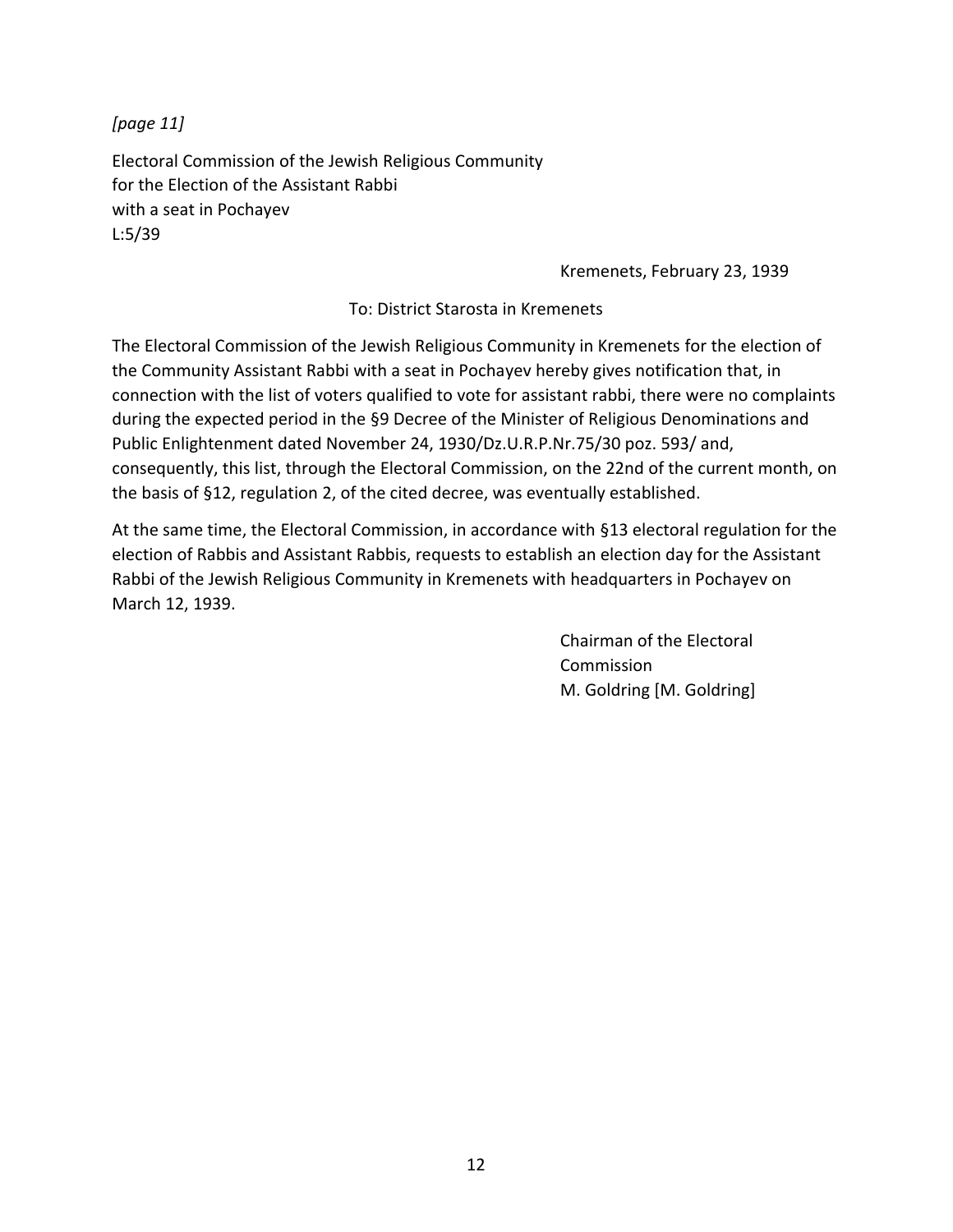*[page 12]*

Board of the Jewish Religious Community Shumsk, Kremenets District February 27, 1939 No. 20

### To: District Starosta in Kremenets Notification

In accordance with the Starosta's letter dated December 30, 1938, N-B-4, in compliance with §78, we have the honor to inform you that on February 18, 1939, members of the Board of the Religious Community were convened in order to accept the functions from the outgoing Board.

With this, we enclose a copy of the protocol of this meeting.

| L. Lewiton [L. Leviton] | P. Segal [P. Segal] |
|-------------------------|---------------------|
| Secretary               | Board Chairman      |

[seal] Board of the Jewish Religious Community in Shumsk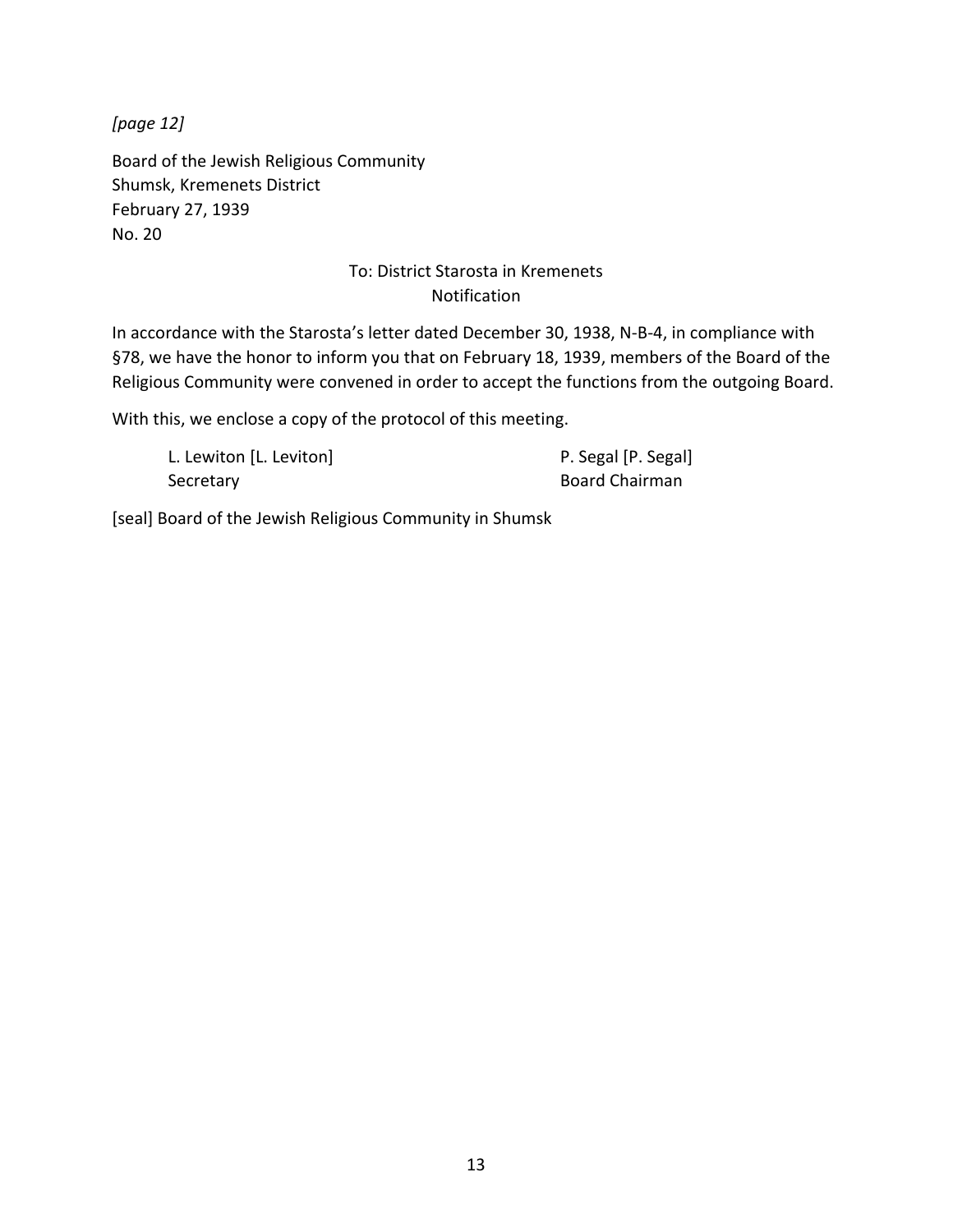*[page 13]*

Board of the Jewish Religious Community Shumsk, Kremenets District February 5, 1939 No. 10

To: District Starosta in Kremenets

The Board of the Jewish Religious Community in Shumsk has the honor of presenting an accounting report for the budget execution of the year 1938.

> L. Lewiton [L. Leviton] Sz. Krojn [Sh. Kroyn] Secretary **Board Chairman**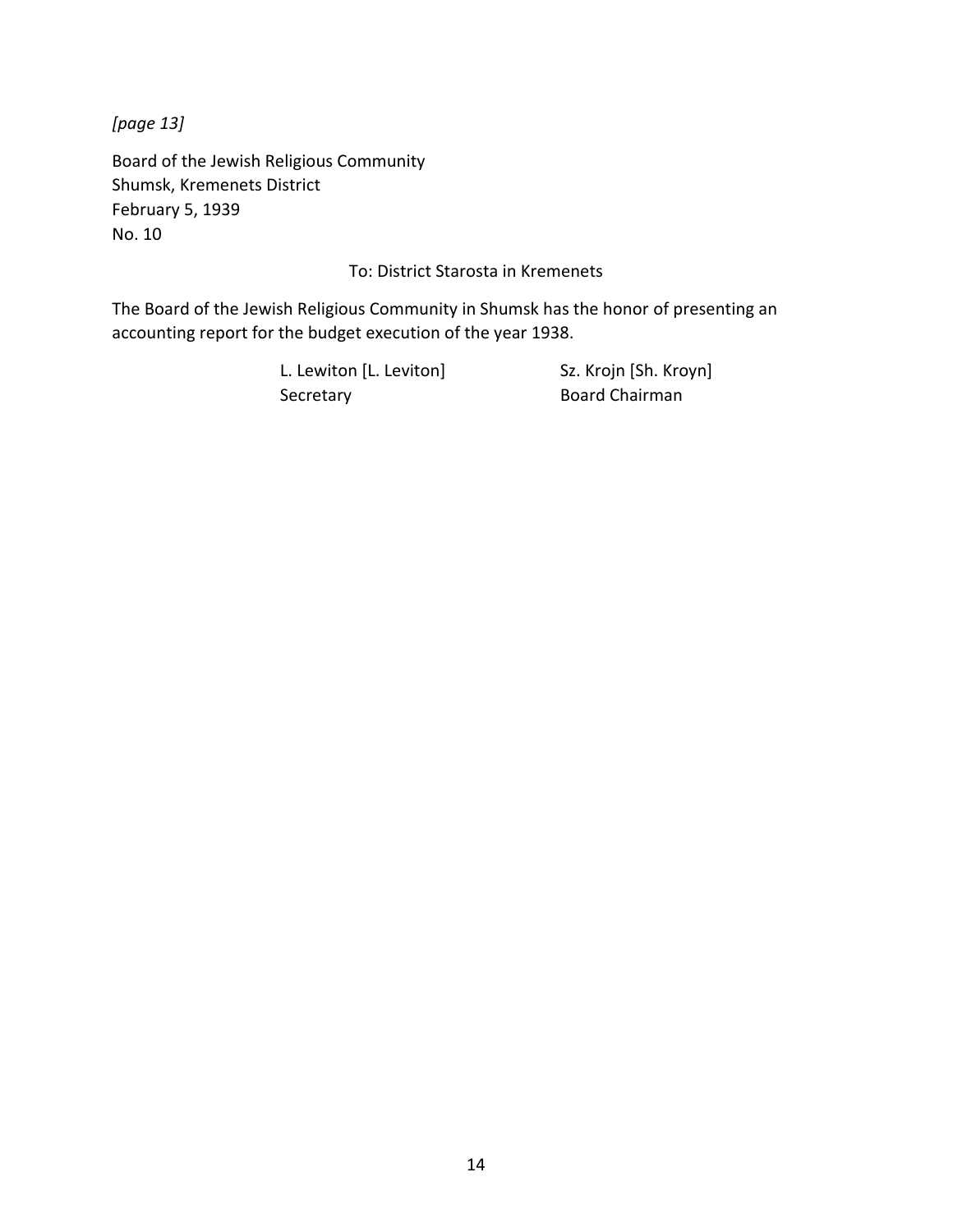*[page 14a]*

**Polish Republic Voivodeship:** Wolyn **District:** Kremenets

#### **Jewish Religious Community in Shumsk Accounting Report On the Implementation of the Budget for the Year 1938**

The Board of the Jewish Religious Community, at its session on January 28, 1939, protocol No. 7, examined this accounting report and recognized it as acceptable.

Shumsk, January 28, 1939

Sz. Krojn [Sh. Kroyn] Chairman of the Board of the Jewish Religious Community

After a prior announcement, this accounting report was displayed in the community office for members of the Jewish Religious Community from January 28, 1939, until February 4, 1939.

> Sz. Krojn [Sh. Kroyn] Chairman, Board of the Jewish Religious Community Sz. Kremin [Sh. Kremin] I. Member, Board of the Jewish Religious Community Goldsztejn Zejlik [Goldshteyn Zeylik]

> II. Member, Board of the Jewish Religious Community

#### **Board of the Jewish Religious Community**

Attention:

The accounting closure is drawn up on the basis of the budget approved by the Supervisory Authority and expense ledgers, as well as budget income.

All budget items covered are entered in column 4, whereas all executed sums—and this is from the budget books—are entered in column 5.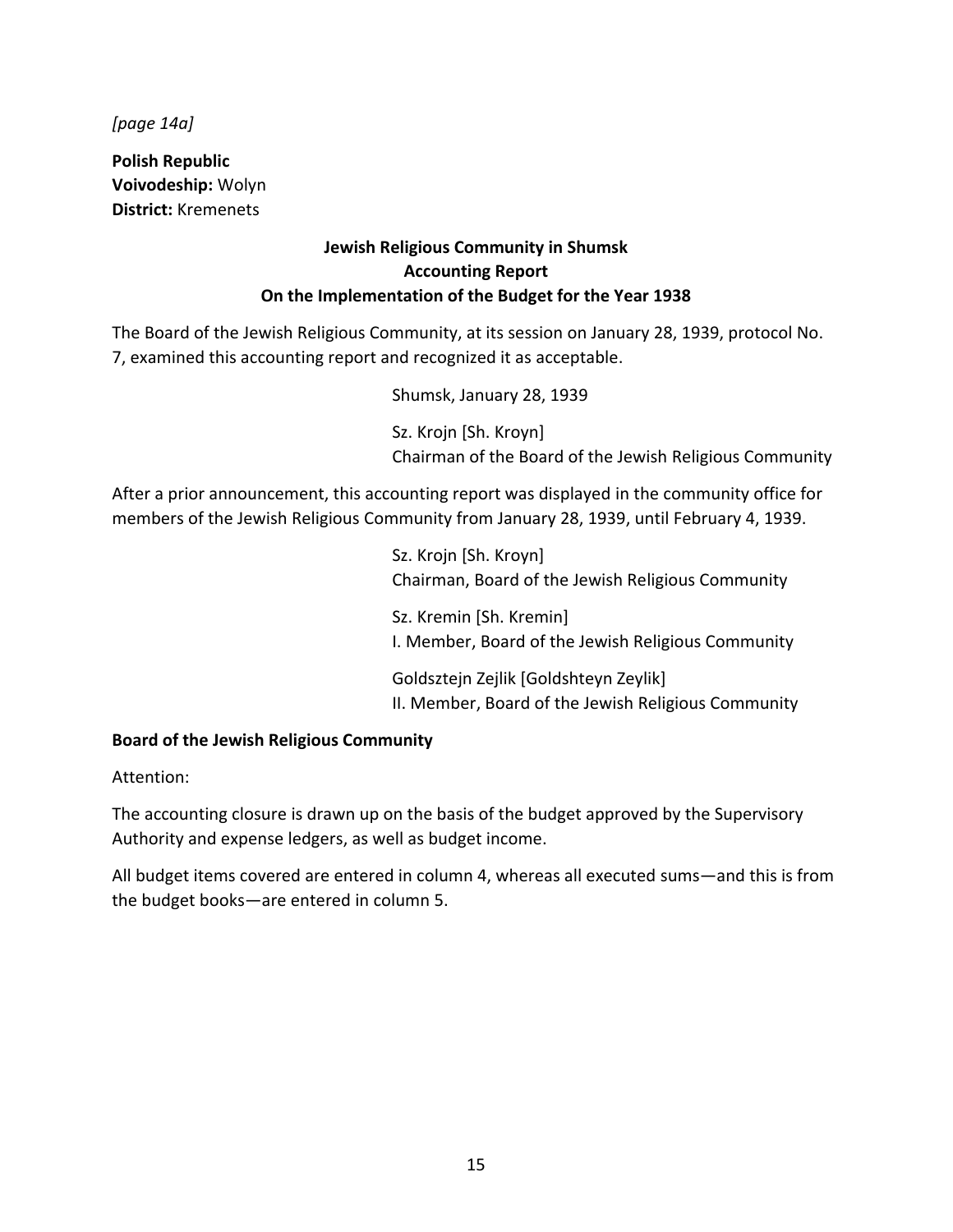# *[pages 14b1-14b2]*

| $\mathbf{1}$   | $\overline{2}$ | 3                                               | 4        | 5                      | 6       |
|----------------|----------------|-------------------------------------------------|----------|------------------------|---------|
|                | Number         | Contents of the Budget in Income<br>Preliminary |          | <b>Executed totals</b> |         |
| Section        | position       |                                                 | totals   | Paid                   | Arrears |
|                |                | Active arrears:                                 |          |                        |         |
|                | $\overline{2}$ | Arrears in Community contributions in 1937      | 1625.40  | 404.36                 |         |
|                | 3              | $\mathcal{U}$<br>P.K.O. [bank]                  | 27.70    | 21.32                  |         |
|                | 6              | Imposition of Community contributions in 1938   | 5117.00  | 2653.60                |         |
|                |                |                                                 |          |                        |         |
| $\mathbf{I}$   |                | Synagogue and Congregation Income               |          |                        |         |
|                | $\mathbf{1}$   | <b>Great Synagogue</b>                          | 1800.00  | 1579.70                |         |
|                | $\overline{2}$ | <b>Study Hall Congregation</b>                  | 450.00   | 706.75                 |         |
|                | 3              | Merchants' Congregation                         | 450.00   | 514.50                 |         |
|                | $\overline{4}$ | Olitski Congregation                            | 475.00   | 456.31                 |         |
|                | 5              | <b>American Congregation</b>                    | 250.00   | 137.15                 |         |
|                |                |                                                 |          |                        |         |
| $\mathbf{III}$ |                | Income from Ritual Slaughter                    |          |                        |         |
|                | 1              | Cattle                                          | 3000.00  | 1689.45                |         |
|                | $\overline{2}$ | Poultry                                         | 10000.00 | 9001.85                |         |
|                | 3              | Picking sinews from meat                        | 1200.00  | 436.50                 |         |
|                |                |                                                 |          |                        |         |
| IV             |                | Cemetery Income                                 |          |                        |         |
|                | $\mathbf{1}$   | General                                         | 1200.00  | 551.69                 |         |
|                |                |                                                 |          |                        |         |
| VIII           |                | <b>Subsidies</b>                                |          |                        |         |
|                | $\mathbf{1}$   | From American foundations                       | 415.10   |                        |         |
|                |                |                                                 |          |                        |         |
|                |                | Income from Certificates                        |          |                        |         |
|                | $\mathbf{1}$   | By Rabbi Y. Rabin                               | 300.00   |                        |         |
|                | 1              | Incoming amounts                                |          | 63.00                  |         |
|                |                | Total                                           | 26310.20 |                        |         |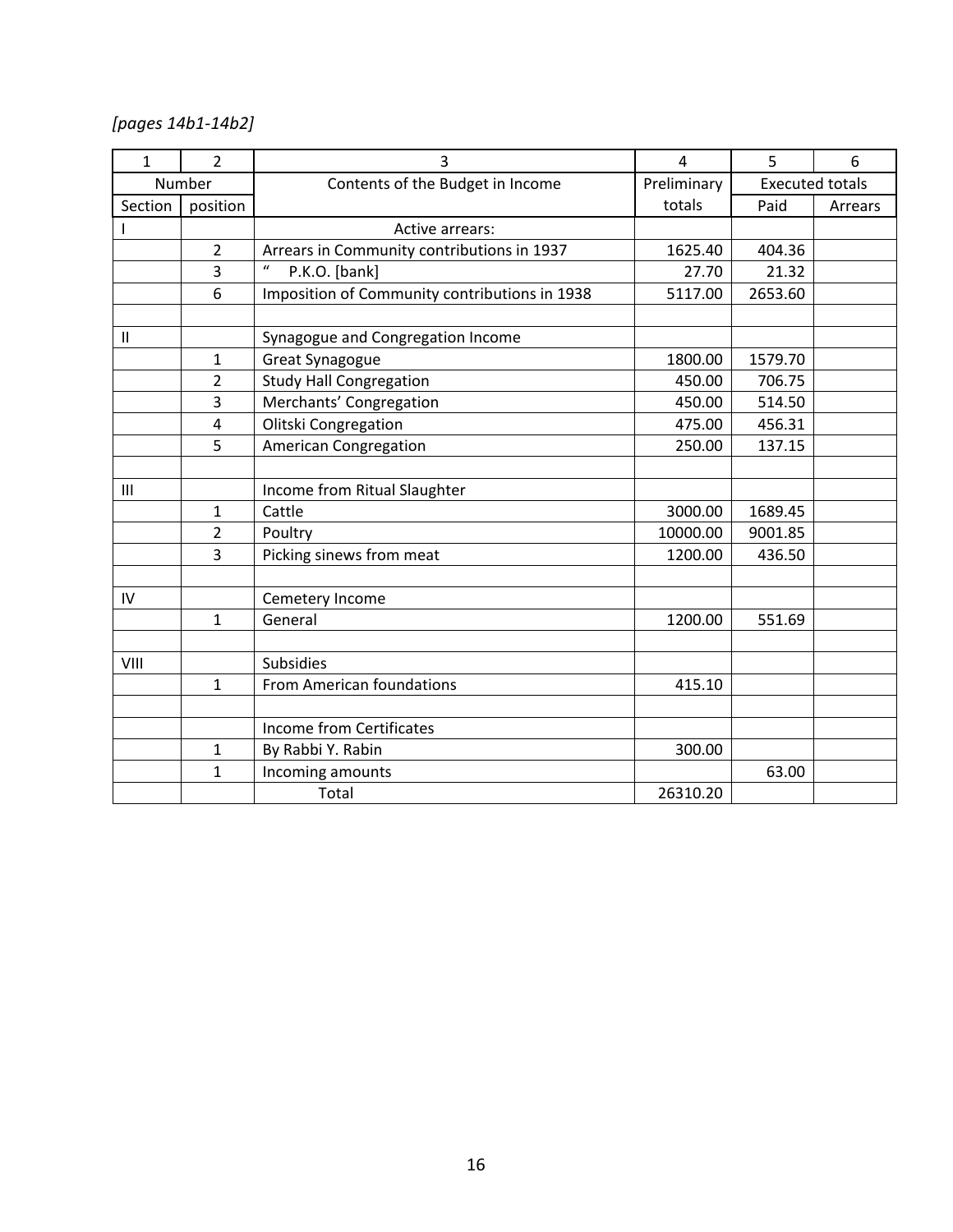*[pages 15a-15b]*

| $\overline{7}$ | 8      | 9                          | 10                                           | 11        |
|----------------|--------|----------------------------|----------------------------------------------|-----------|
| <b>BUDGET</b>  |        | Difference between sums of | Explanations of important differences        | Audit     |
|                |        | items 4-7                  |                                              | Committee |
| Total          | More   | Less                       |                                              | comments  |
|                |        |                            |                                              |           |
| 404.26         |        | 1221.14                    |                                              |           |
| 21.32          |        | 6.38                       |                                              |           |
| 2653.60        |        | 2463.40                    |                                              |           |
|                |        |                            |                                              |           |
|                |        |                            |                                              |           |
| 1579.71        |        | 220.29                     |                                              |           |
| 706.71         | 256.75 |                            | repairs were carried out                     |           |
| 514.50         | 64.50  |                            |                                              |           |
| 456.31         |        | 18.69                      |                                              |           |
| 134.75         |        | 112.85                     |                                              |           |
|                |        |                            |                                              |           |
|                |        |                            |                                              |           |
| 1689.75        |        | 1310.25                    | due to a small quota                         |           |
| 9001.85        |        | 998.15                     |                                              |           |
| 736.50         |        | 463.50                     |                                              |           |
|                |        |                            |                                              |           |
|                |        |                            |                                              |           |
| 551.69         |        | 648.31                     |                                              |           |
|                |        |                            |                                              |           |
|                |        |                            |                                              |           |
|                |        | 415.10                     |                                              |           |
|                |        |                            |                                              |           |
|                |        | 300.00                     | Rabbi grants certificates on his own account |           |
|                |        |                            |                                              |           |
| 63             | 63     |                            |                                              |           |
| 18516.39       | 384.25 | 8178.06                    |                                              |           |
|                |        |                            |                                              |           |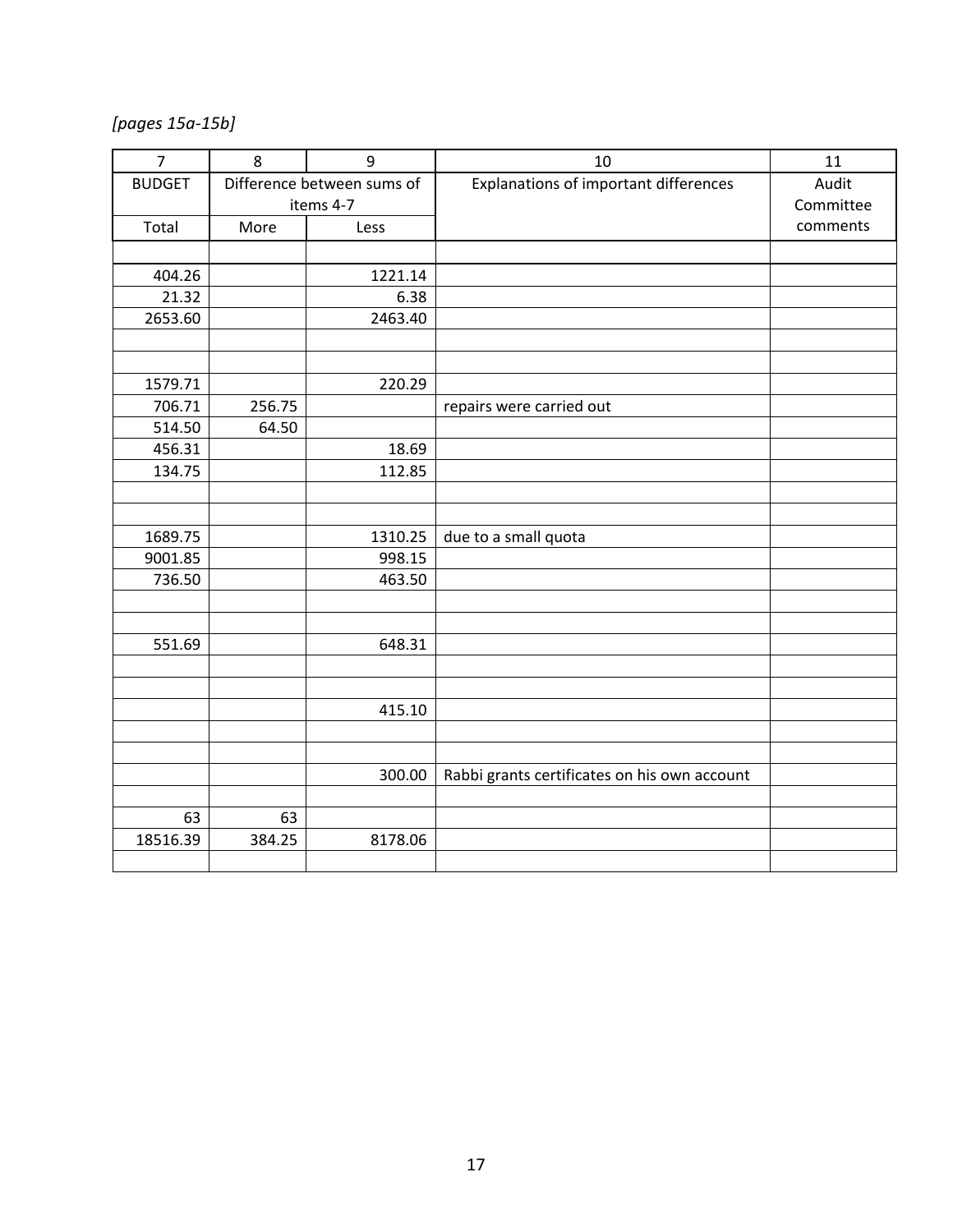*[pages 16a1-16a2]*

| $\mathbf{1}$ | $\overline{2}$ | 3                                                            | $\overline{4}$ | 5       | 6       |
|--------------|----------------|--------------------------------------------------------------|----------------|---------|---------|
| Number       |                | Contents of the Budget in Income                             |                |         |         |
| Section      | Position       |                                                              |                |         |         |
| ı            |                | <b>Passive Arrears</b>                                       |                |         |         |
|              | $\mathbf{1}$   | Arrears in collections of functionary Community              |                |         |         |
|              |                | 1) To Rabbi Y. Rabin                                         | 200.95         |         |         |
|              |                | 2) Assistant Rabbi M. Winokur [Vinokur]                      | 126.25         |         |         |
|              |                | 3) To ritual slaughterers-P. Presajzen [Presayzen]           | 230.85         |         |         |
|              |                | -M. Widelguz [Videlguz]<br>4)                                | 12.80          |         |         |
|              |                | $\mathbf{u}$<br>5)<br>-F. Dajen [Dayen]                      | 242.10         |         |         |
|              |                | 6) To widow & heirs of ritual slaughterer Geldie<br>[Geldi]  | 81.20          |         |         |
|              |                | 7) Secretary N. Milman                                       | 89.75          |         | 983.90  |
|              |                |                                                              |                |         |         |
|              |                | Creditors                                                    |                |         |         |
|              |                | 1) To the Charitable Society cash box                        | 156.30         | 67.00   | 89.30   |
|              |                | 2) To Dajen Fajwisz [Dayen Fayvish]                          | 225.00         | 225.00  |         |
|              |                |                                                              |                |         |         |
|              |                |                                                              |                |         |         |
| $\mathbf{H}$ |                | Rabbinate                                                    |                |         |         |
|              | 1              | Salary of Rabbi Y. Rabin                                     | 1800.00        | 1594.38 | 205.62  |
|              | $\overline{2}$ | $\boldsymbol{u}$<br>of Assistant Rabbi M. Winokur            | 900.00         | 685.25  | 214.75  |
|              | 3              | $\boldsymbol{u}$<br>of Y. Spektor in Katerburg               | 350.00         | 339.75  | 10.25   |
|              |                |                                                              |                |         |         |
| III          |                | <b>Community Administration</b>                              | 1080.00        | 893.90  | 186.10  |
|              | $\mathbf{1}$   | Salary of Secretary N. Milman                                | 240.00         | 208.02  |         |
|              | $\overline{2}$ | $\boldsymbol{u}$<br>of an usher with regard to the collector | 300.00         |         |         |
|              | 3              | for managing the certificate                                 | 100.00         | 57.85   |         |
|              | 4              | Traveling expenses for Community matters;                    |                |         |         |
|              |                | reimbursement to Secretary N. Milman                         |                | 75.00   |         |
|              |                |                                                              |                |         |         |
|              |                |                                                              |                |         |         |
|              |                | To be carried forward                                        | 6135.20        |         | 1689.92 |
|              |                |                                                              |                |         |         |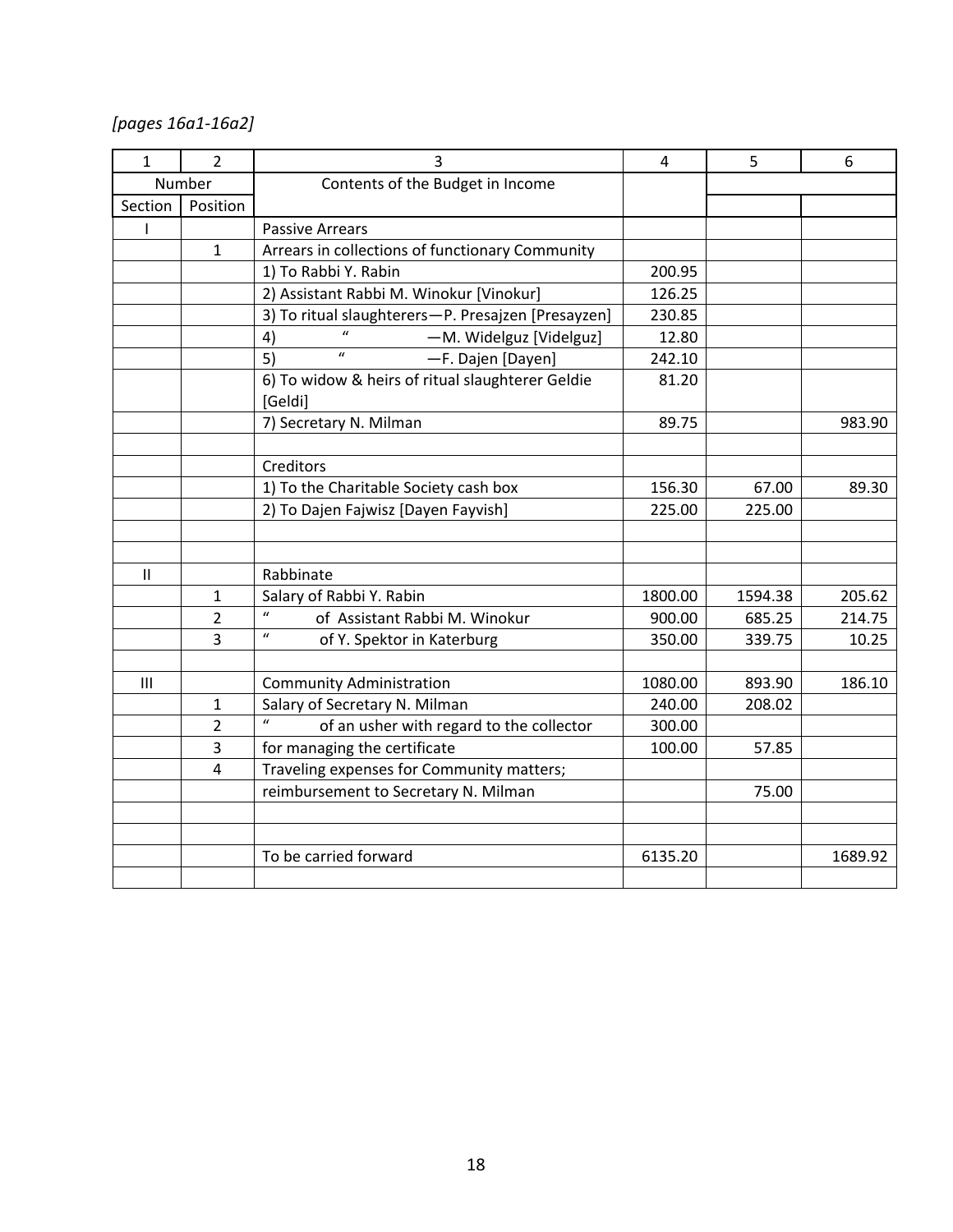*[pages 16b1-16b2]*

| Explanations of important differences<br><b>BUDGET</b><br><b>Audit Committee</b><br>Difference between<br>sums of items 4-7<br>comments<br>Total<br>More<br>Less<br>Due to lack of income<br>983.90<br>67.00<br>89.30<br>225.00<br>205.62<br>1594.38<br>685.25<br>214.75<br>186.10<br>893.90<br>208.02<br>31.98<br>The Rabbi manages certificates on his own<br>300.00<br>account.<br>57.85<br>42.15<br>75.00<br>75.00<br>4146.15<br>2064.05<br>75.00 | $\overline{7}$ | 8 | 9 | 10 | 11 |
|-------------------------------------------------------------------------------------------------------------------------------------------------------------------------------------------------------------------------------------------------------------------------------------------------------------------------------------------------------------------------------------------------------------------------------------------------------|----------------|---|---|----|----|
|                                                                                                                                                                                                                                                                                                                                                                                                                                                       |                |   |   |    |    |
|                                                                                                                                                                                                                                                                                                                                                                                                                                                       |                |   |   |    |    |
|                                                                                                                                                                                                                                                                                                                                                                                                                                                       |                |   |   |    |    |
|                                                                                                                                                                                                                                                                                                                                                                                                                                                       |                |   |   |    |    |
|                                                                                                                                                                                                                                                                                                                                                                                                                                                       |                |   |   |    |    |
|                                                                                                                                                                                                                                                                                                                                                                                                                                                       |                |   |   |    |    |
|                                                                                                                                                                                                                                                                                                                                                                                                                                                       |                |   |   |    |    |
|                                                                                                                                                                                                                                                                                                                                                                                                                                                       |                |   |   |    |    |
|                                                                                                                                                                                                                                                                                                                                                                                                                                                       |                |   |   |    |    |
|                                                                                                                                                                                                                                                                                                                                                                                                                                                       |                |   |   |    |    |
|                                                                                                                                                                                                                                                                                                                                                                                                                                                       |                |   |   |    |    |
|                                                                                                                                                                                                                                                                                                                                                                                                                                                       |                |   |   |    |    |
|                                                                                                                                                                                                                                                                                                                                                                                                                                                       |                |   |   |    |    |
|                                                                                                                                                                                                                                                                                                                                                                                                                                                       |                |   |   |    |    |
|                                                                                                                                                                                                                                                                                                                                                                                                                                                       |                |   |   |    |    |
|                                                                                                                                                                                                                                                                                                                                                                                                                                                       |                |   |   |    |    |
|                                                                                                                                                                                                                                                                                                                                                                                                                                                       |                |   |   |    |    |
|                                                                                                                                                                                                                                                                                                                                                                                                                                                       |                |   |   |    |    |
|                                                                                                                                                                                                                                                                                                                                                                                                                                                       |                |   |   |    |    |
|                                                                                                                                                                                                                                                                                                                                                                                                                                                       |                |   |   |    |    |
|                                                                                                                                                                                                                                                                                                                                                                                                                                                       |                |   |   |    |    |
|                                                                                                                                                                                                                                                                                                                                                                                                                                                       |                |   |   |    |    |
|                                                                                                                                                                                                                                                                                                                                                                                                                                                       |                |   |   |    |    |
|                                                                                                                                                                                                                                                                                                                                                                                                                                                       |                |   |   |    |    |
|                                                                                                                                                                                                                                                                                                                                                                                                                                                       |                |   |   |    |    |
|                                                                                                                                                                                                                                                                                                                                                                                                                                                       |                |   |   |    |    |
|                                                                                                                                                                                                                                                                                                                                                                                                                                                       |                |   |   |    |    |
|                                                                                                                                                                                                                                                                                                                                                                                                                                                       |                |   |   |    |    |
|                                                                                                                                                                                                                                                                                                                                                                                                                                                       |                |   |   |    |    |
|                                                                                                                                                                                                                                                                                                                                                                                                                                                       |                |   |   |    |    |
|                                                                                                                                                                                                                                                                                                                                                                                                                                                       |                |   |   |    |    |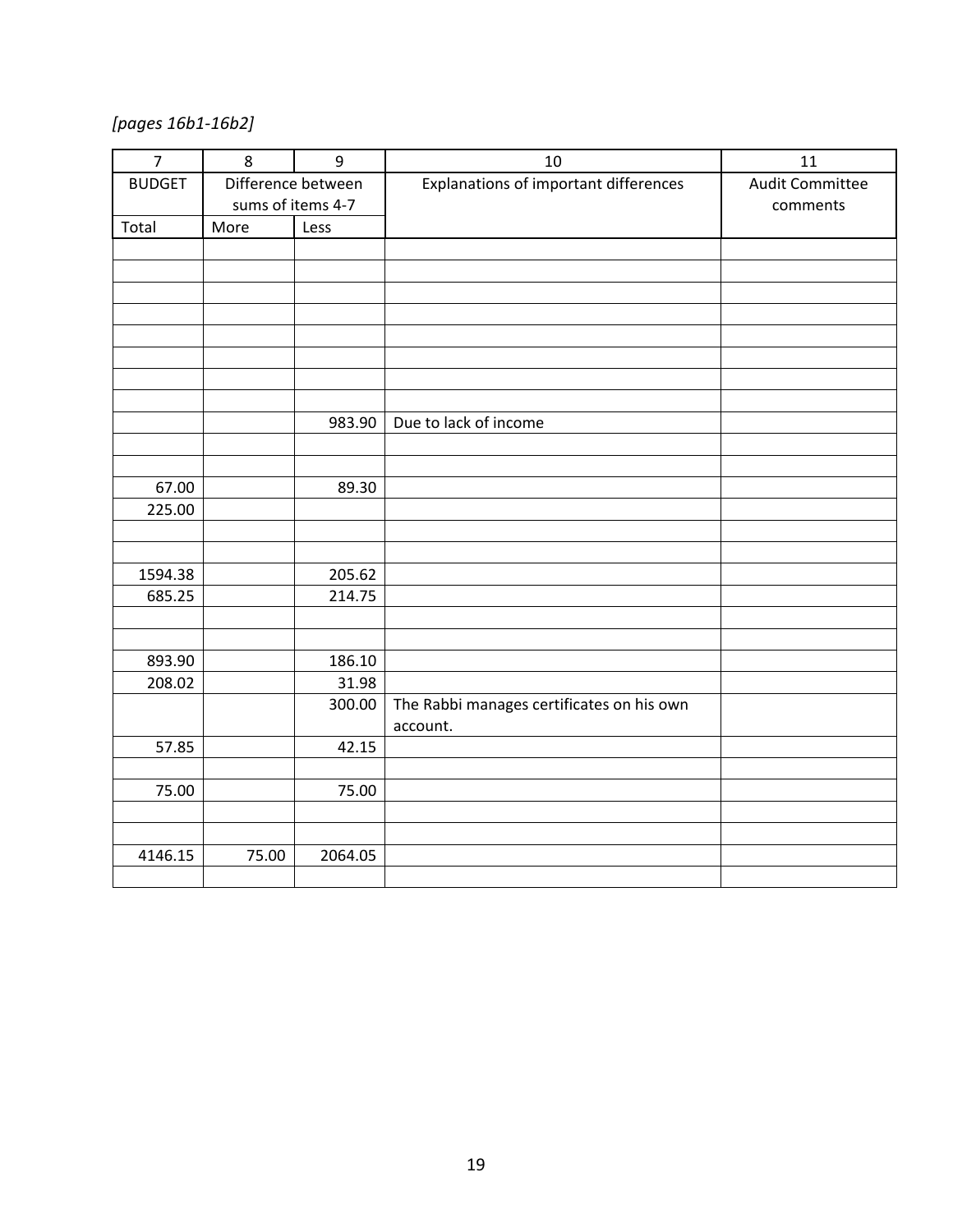*[pages 17a1-17a2]*

| $\mathbf{1}$ | $\overline{2}$ | 3<br>5<br>4                              |                                       | 6       |         |
|--------------|----------------|------------------------------------------|---------------------------------------|---------|---------|
| Number       |                | Contents of the Budget in Income         | Preliminary<br><b>Executed totals</b> |         |         |
| Section      | Position       |                                          | totals                                | Paid    | Arrears |
|              |                | To be carried forward                    | 6135.29                               |         |         |
|              |                | Maintenance of the Community Office      |                                       |         |         |
|              |                | a) for fuel                              |                                       | 60.00   |         |
|              |                | b) " light and installation              | 100.00                                | 135.00  |         |
|              |                | c) books, printed matter, stationery,    |                                       |         |         |
|              |                | post office, and telephone               | 120.00                                | 199.35  |         |
|              |                | d) cleaning of premises                  | 50.00                                 | 50.00   |         |
|              |                | e) repairs of premises                   | 75.00                                 | 75.00   |         |
|              |                | f) office furniture                      | 50.00                                 |         |         |
|              |                | g) taxes and fines                       | 30.00                                 | 73.88   |         |
|              |                | h) stamps against tuberculosis           |                                       |         |         |
|              |                | and victims                              |                                       | 15.90   |         |
|              |                | i) court costs                           |                                       | 20.00   |         |
|              |                |                                          |                                       |         |         |
| IV           | $\mathbf{1}$   | Synagogues and Congregations             |                                       |         |         |
|              |                | a) Great Synagogue                       | 1800.00                               | 1579.71 |         |
|              |                | b) For the renovation of the synagogue   | 300.00                                | 292.10  |         |
|              |                | c) Study Hall Congregation               | 450.00                                | 706.75  |         |
|              |                | d) Merchants' Congregation               | 450.00                                | 514.50  |         |
|              |                | e) Olitski Congregation                  | 475.00                                | 456.31  |         |
|              |                | f) American Congregation                 | 250.00                                | 137.15  |         |
|              |                | g) for building lavatories               |                                       |         |         |
|              |                | near the synagogue and congregations     | 1500.00                               |         |         |
|              |                |                                          |                                       |         |         |
| V            |                | <b>Ritual Slaughter</b>                  |                                       |         |         |
|              | $\mathbf{1}$   | Salary of active slaughterers            |                                       |         |         |
|              |                | 1) Presajzen Pinchos [Presayzen Pinchas] | 1500.00                               | 1453.00 | 47.00   |
|              |                |                                          |                                       |         |         |
|              |                | To be carried forward                    | 13285.20                              |         | 1736.92 |
|              |                |                                          |                                       |         |         |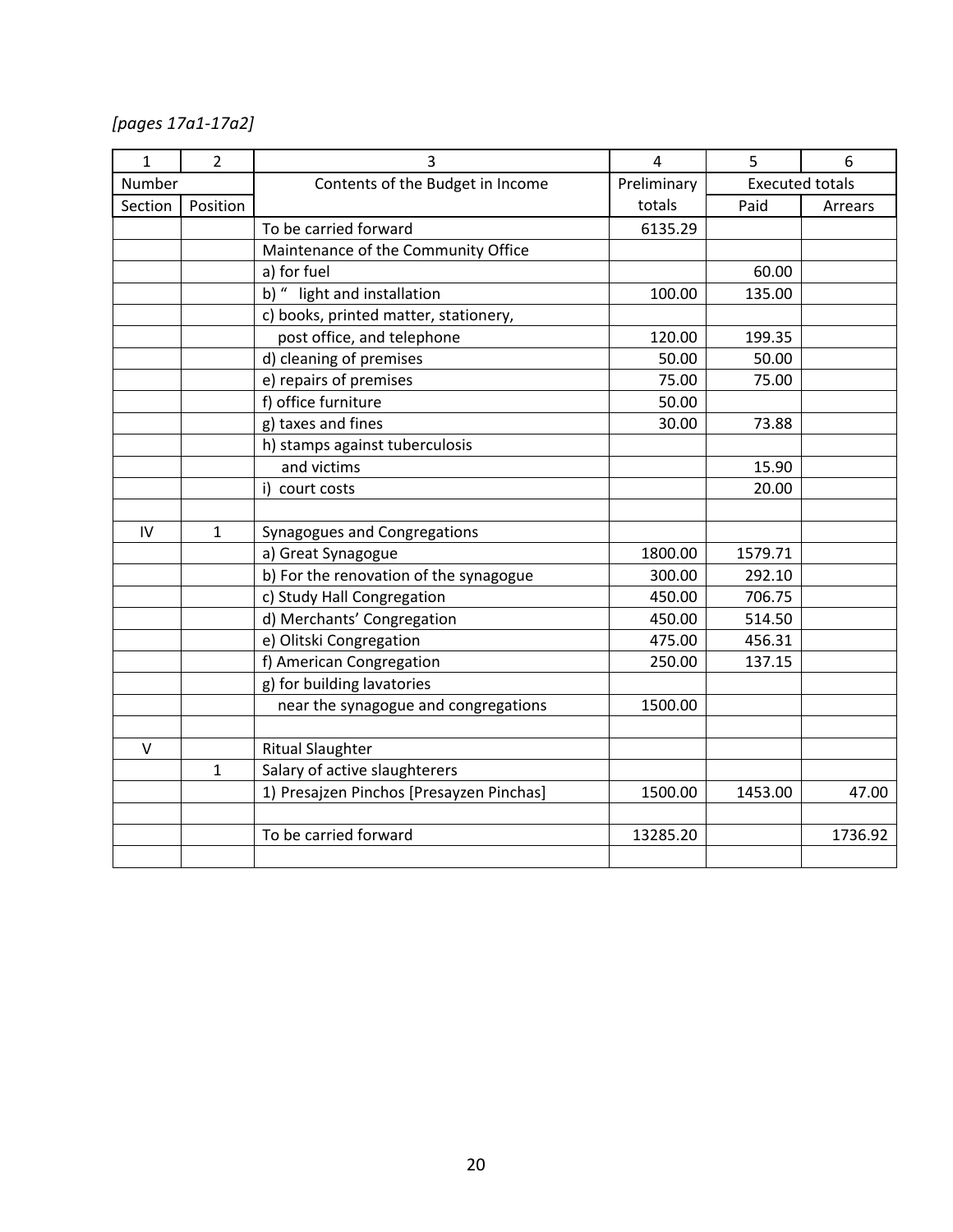*[pages 17b1-17b2]*

| $\overline{7}$ | 8                       | 9       | 10                                    | 11                     |
|----------------|-------------------------|---------|---------------------------------------|------------------------|
| <b>BUDGET</b>  | Difference between sums |         | Explanations of important differences | <b>Audit Committee</b> |
|                | of items 4-7            |         |                                       | comments               |
| Total          | Plus                    | Minus   |                                       |                        |
| 4146.15        | 75.00                   | 2064.05 | To be carried forward                 |                        |
|                |                         |         |                                       |                        |
| 60.00          | 60.00                   |         |                                       |                        |
| 135.00         | 35.00                   |         |                                       |                        |
|                |                         |         |                                       |                        |
| 199.35         | 79.35                   |         |                                       |                        |
| 50.00          |                         |         |                                       |                        |
| 75.00          |                         |         |                                       |                        |
|                |                         | 50.00   |                                       |                        |
| 73.88          | 43.88                   |         |                                       |                        |
|                |                         |         |                                       |                        |
| 15.90          | 15.90                   |         |                                       |                        |
| 20.00          | 20.00                   |         |                                       |                        |
|                |                         |         |                                       |                        |
|                |                         |         |                                       |                        |
| 1579.71        |                         | 220.29  |                                       |                        |
| 292.10         |                         | 7.90    |                                       |                        |
| 706.75         | 256.75                  |         | Renovation carried out                |                        |
| 514.50         | 64.50                   |         |                                       |                        |
| 456.31         |                         | 18.69   |                                       |                        |
| 137.15         |                         | 112.85  |                                       |                        |
|                |                         |         |                                       |                        |
|                |                         | 1500.00 |                                       |                        |
|                |                         |         |                                       |                        |
|                |                         |         |                                       |                        |
|                |                         |         |                                       |                        |
| 1435.00        |                         | 47.00   |                                       |                        |
|                |                         |         |                                       |                        |
| 9914.80        | 650.38                  | 4020.78 |                                       |                        |
|                |                         |         |                                       |                        |
|                |                         |         |                                       |                        |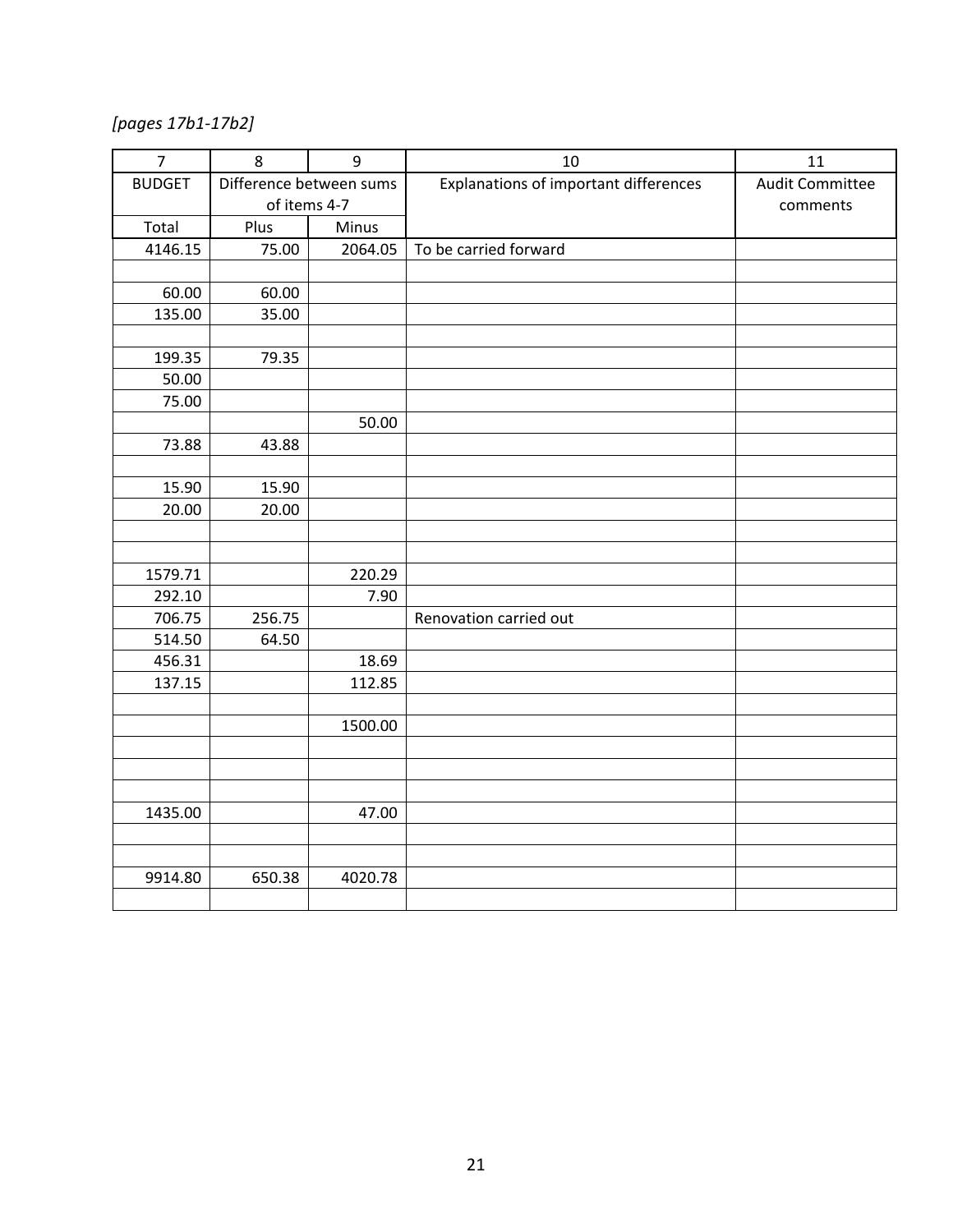*[pages 18a1-18a2]*

| $\mathbf{1}$ | $\overline{2}$ | 3                                           | $\overline{4}$ | 5                      | 6       |
|--------------|----------------|---------------------------------------------|----------------|------------------------|---------|
|              | Number         | Contents of the Budget in Income            | Preliminary    | <b>Executed totals</b> |         |
| Section      | Position       | totals                                      |                | Paid                   | Arrears |
|              |                | To be carried forward                       | 13285.20       |                        | 1736.92 |
|              |                | 2) Widelguz Mordko [Videlguz Mordekhay]     | 1290.00        | 1032.50                | 257.50  |
|              |                | 3) Dajen Fajwisz [Dayen Fayvish]            | 1290.00        | 1067.45                | 222.55  |
|              |                | 4) Mark Ichel [Mark Ikhel] in Katerburg     | 720.00         | 720.00                 |         |
|              |                |                                             |                |                        |         |
|              | $\overline{2}$ | Retirement pension                          |                |                        |         |
|              |                | 1) Widow and heirs of slaughterer B. Geldie | 600.00         | 459.10                 | 140.90  |
|              |                | 2) G. Krasnopoler in Katerburg              | 600.00         | 609.80                 |         |
|              |                | Expenses for picking sinews                 |                |                        |         |
|              |                | out of meat-in general                      | 500.00         | 552.10                 |         |
|              | 3              | All other ritual slaughter expenses         |                |                        |         |
|              |                | a) Poultry slaughterhouse repair            |                | 121.30                 |         |
|              |                | b) Cleaning of "                            |                | 246.75                 |         |
|              |                | c) Penalties                                |                | 13.00                  |         |
|              |                | d) C.K. M. [illegible]                      | 250.00         | 10.00                  |         |
|              |                |                                             |                |                        |         |
| VI           |                | Cemetery                                    |                |                        |         |
|              | $\mathbf{1}$   | General expenses                            | 400.00         | 395.53                 |         |
| VII          |                | <b>Bath</b>                                 |                |                        |         |
|              |                | a) for repairs in Shumsk and Katerburg      | 3750.00        | 1107.91                |         |
|              |                | b) for the bath ritual                      | 250.00         | 326.90                 |         |
|              |                |                                             |                |                        |         |
| VIII         |                | Education                                   |                |                        |         |
|              |                | a) For the education of poor schoolchildren | 300.00         | 194.00                 |         |
|              |                | " Tarbut schools<br>b)                      | 50.00          |                        |         |
|              |                | to be carried forward                       | 23285.20       |                        | 2357.87 |
|              |                |                                             |                |                        |         |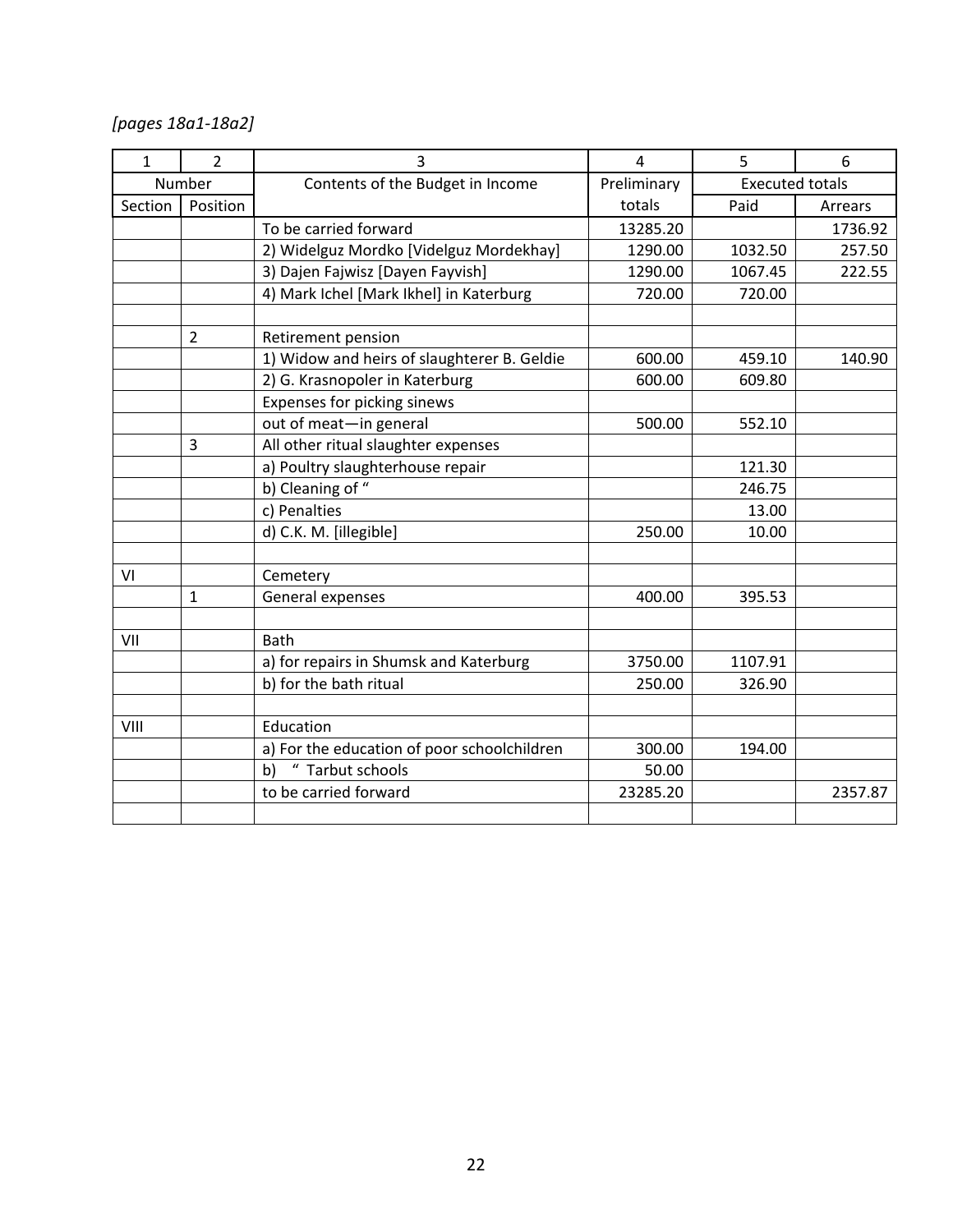[pages 18b1-18b2]

| $\overline{7}$ | 8                  | 9       | 10                                    | 11                     |
|----------------|--------------------|---------|---------------------------------------|------------------------|
| <b>BUDGET</b>  | Difference between |         | Explanations of important differences | <b>Audit Committee</b> |
|                | sums of items 4-7  |         |                                       | comments               |
| Total          | Plus               | Minus   |                                       |                        |
| 9914.80        | 650.38             | 4020.78 |                                       |                        |
| 1032.50        |                    | 257.50  |                                       |                        |
| 1067.45        |                    | 222.55  |                                       |                        |
| 720.00         |                    |         |                                       |                        |
|                |                    |         |                                       |                        |
|                |                    |         |                                       |                        |
|                |                    |         |                                       |                        |
| 459.10         |                    | 140.90  |                                       |                        |
| 609.80         | 9.80               |         |                                       |                        |
|                |                    |         |                                       |                        |
| 552.10         | 52.10              |         |                                       |                        |
|                |                    |         |                                       |                        |
|                |                    |         |                                       |                        |
|                |                    |         |                                       |                        |
|                |                    |         |                                       |                        |
| 391.05         | 141.05             |         |                                       |                        |
|                |                    |         |                                       |                        |
|                |                    |         |                                       |                        |
| 395.53         |                    | 4.47    |                                       |                        |
|                |                    |         |                                       |                        |
|                |                    |         |                                       |                        |
|                |                    |         |                                       |                        |
| 1434.81        |                    | 2565.19 | Complete renovation not carried out   |                        |
|                |                    |         |                                       |                        |
|                |                    |         |                                       |                        |
| 194.00         |                    | 106.00  |                                       |                        |
|                |                    | 50.00   |                                       |                        |
| 16771.14       | 853.33             | 7367.39 |                                       |                        |
|                |                    |         |                                       |                        |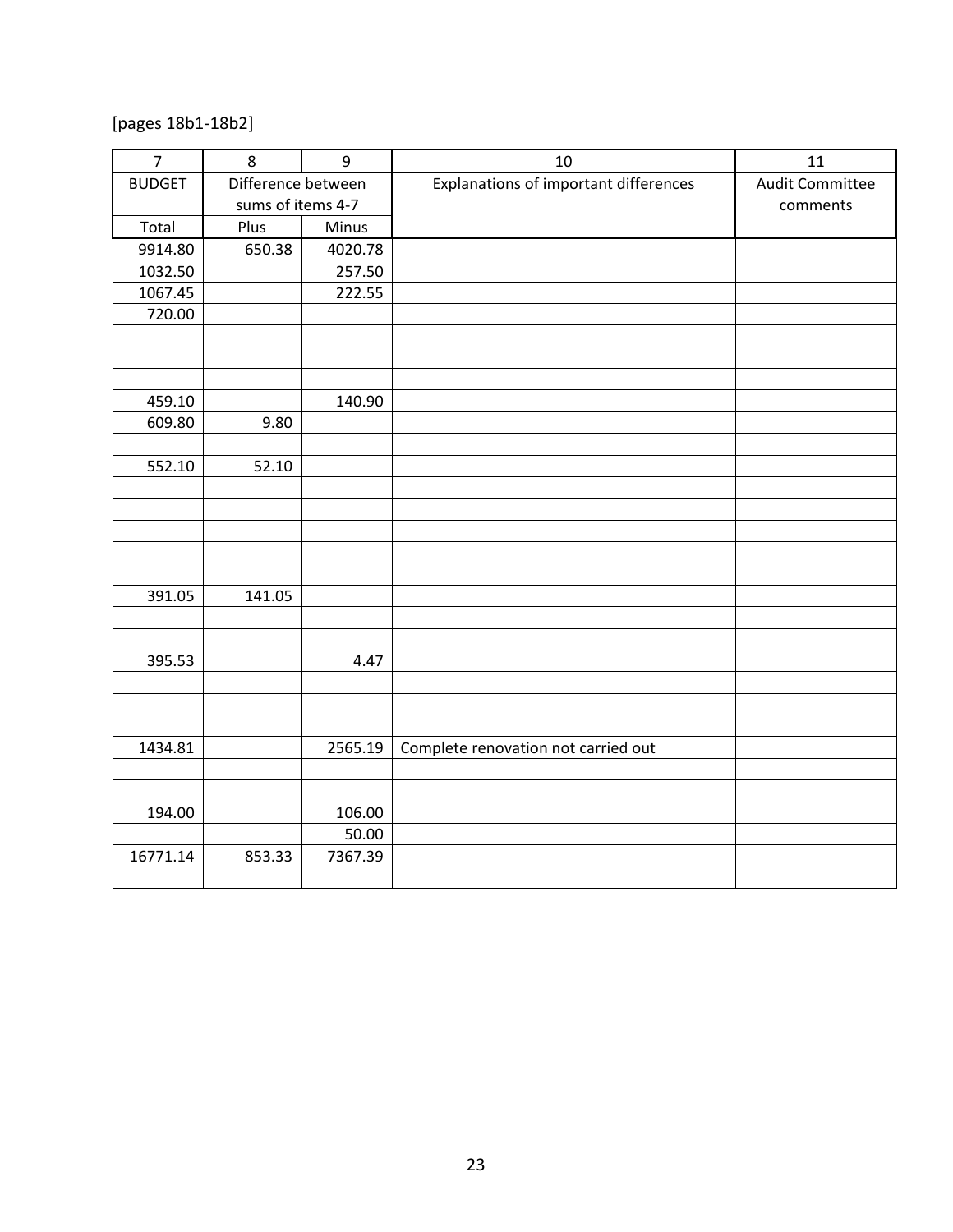*[page 18c]*

| $\mathbf{1}$ | $\overline{2}$ | 3                                               | 4                                     | 5      | 6       |
|--------------|----------------|-------------------------------------------------|---------------------------------------|--------|---------|
|              | Number         | Contents of the Budget in Income                | Preliminary<br><b>Executed totals</b> |        |         |
| Section      | Position       |                                                 | totals                                | Paid   | Arrears |
|              |                | To be carried forward                           | 23285.20                              |        |         |
|              |                | c) For ORT Schools                              |                                       |        |         |
|              |                | in Kremenets                                    | 50.00                                 | 50.00  |         |
|              |                |                                                 |                                       |        |         |
|              |                | <b>Religious Needs</b>                          |                                       |        |         |
|              | $\mathbf{1}$   | Supervision and repairs                         | 25.00                                 |        |         |
|              |                |                                                 |                                       |        |         |
| IX           |                | Aid                                             |                                       |        |         |
|              | $\mathbf{1}$   | Subsidies for the Charitable Society            | 50.00                                 |        |         |
|              | $\overline{2}$ | $\mathbf{u}$<br>for orphans                     | 100.00                                |        |         |
|              | 3              | $\mathbf{u}$<br>for poor emigrants to Palestine | 50.00                                 |        |         |
|              | 4              | $\boldsymbol{u}$<br>for fuel for the poor       | 200.00                                |        |         |
|              |                | $\mathbf{u}$<br>matzos                          | 800.00                                | 350.00 |         |
|              |                | $\boldsymbol{u}$<br>medical aid "               | 200.00                                | 113.70 |         |
|              |                | $\boldsymbol{u}$<br>various grants              | 100.00                                | 106.00 |         |
|              |                | $\boldsymbol{u}$<br>L.O.P.P. and [illeg.]       | 100.00                                | 46.00  |         |
|              |                | $\boldsymbol{u}$<br>C.K.M. [illeg.]             |                                       | 80.00  |         |
|              |                |                                                 |                                       |        |         |
| XII          |                | Social Insurance                                | 1200.00                               | 821.50 |         |
|              |                |                                                 |                                       |        |         |
| XIII         |                | Unforeseen expenses                             | 150.00                                |        |         |
|              |                |                                                 |                                       |        |         |
|              |                | a) Oversight for ritual slaughter in Katerburg  |                                       | 83.90  |         |
|              |                | b) Slaughterhouse repair in Katerburg           |                                       | 50.55  |         |
|              |                | c) Miscellaneous expenses                       |                                       | 43.60  |         |
|              |                | Total                                           | 26310.20                              |        |         |
|              |                |                                                 |                                       |        |         |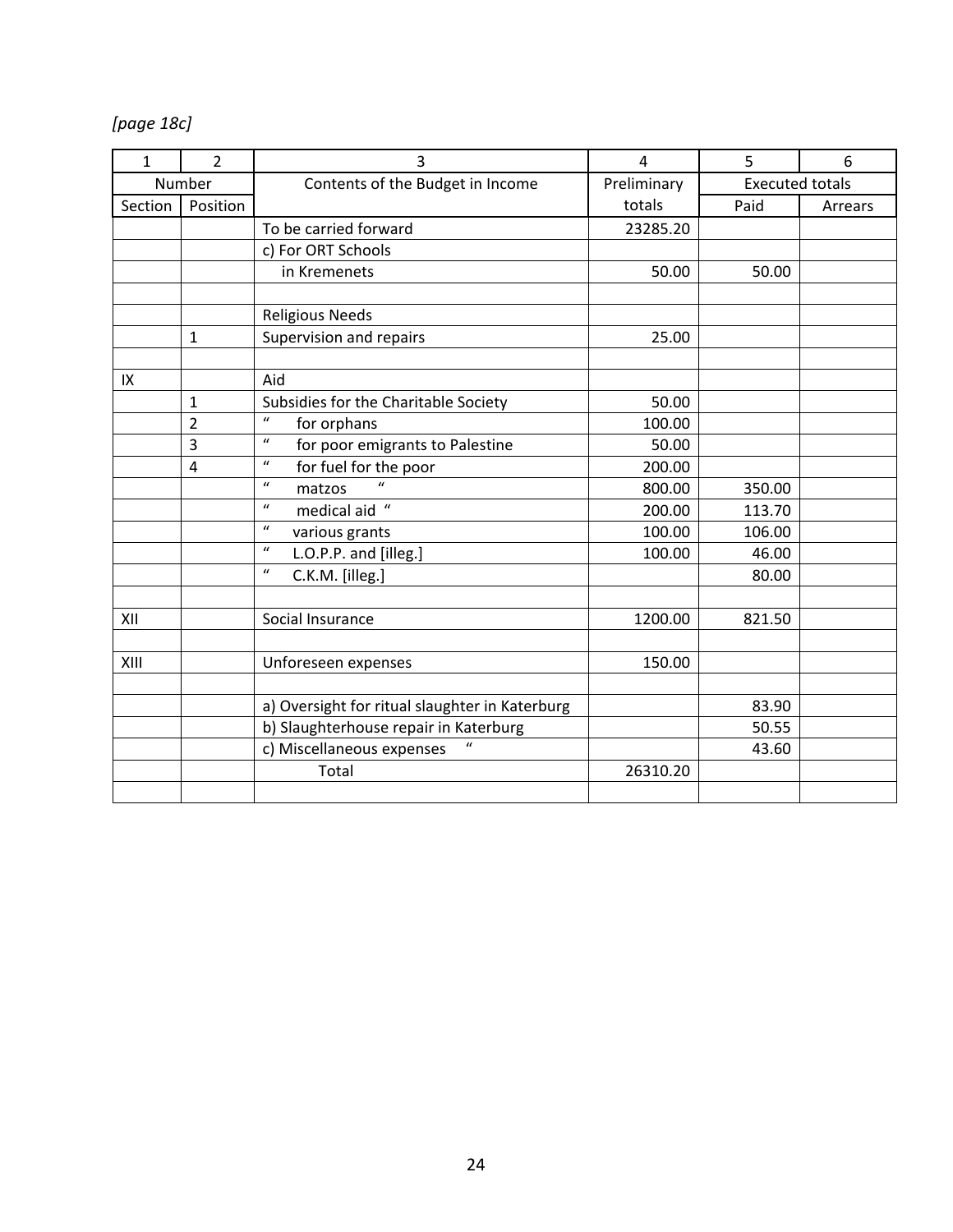*[pages 19a1-19a2]*

| $\overline{7}$ | 8                       | $\mathsf g$ | 10                                    | 11                     |
|----------------|-------------------------|-------------|---------------------------------------|------------------------|
| <b>BUDGET</b>  | Difference between sums |             | Explanations of important differences | <b>Audit Committee</b> |
|                | of items 4-7            |             |                                       | comments               |
| Total          | Plus                    | Minus       |                                       |                        |
| 16771.14       | 853.33                  | 7367.39     |                                       |                        |
|                |                         |             |                                       |                        |
| 50.00          |                         |             |                                       |                        |
|                |                         |             |                                       |                        |
|                |                         |             |                                       |                        |
|                |                         | 25.00       |                                       |                        |
|                |                         |             |                                       |                        |
|                |                         | 50.00       |                                       |                        |
|                |                         | 100.00      |                                       |                        |
|                |                         | 50.00       |                                       |                        |
|                |                         | 200.00      |                                       |                        |
| 350.00         |                         | 450.00      |                                       |                        |
| 113.70         |                         | 86.30       |                                       |                        |
| 106.00         | 6.00                    |             |                                       |                        |
| 46.00          |                         | 54.00       |                                       |                        |
| 80.00          | 80.00                   |             |                                       |                        |
|                |                         | 378.50      |                                       |                        |
| 821.50         |                         |             |                                       |                        |
|                |                         |             |                                       |                        |
|                |                         |             |                                       |                        |
|                |                         |             |                                       |                        |
|                |                         |             |                                       |                        |
| 178.05         | 28.05                   |             |                                       |                        |
| 18516.39       | 967.38                  | 8761.19     |                                       |                        |
|                |                         |             |                                       |                        |
|                |                         |             |                                       |                        |
|                |                         |             |                                       |                        |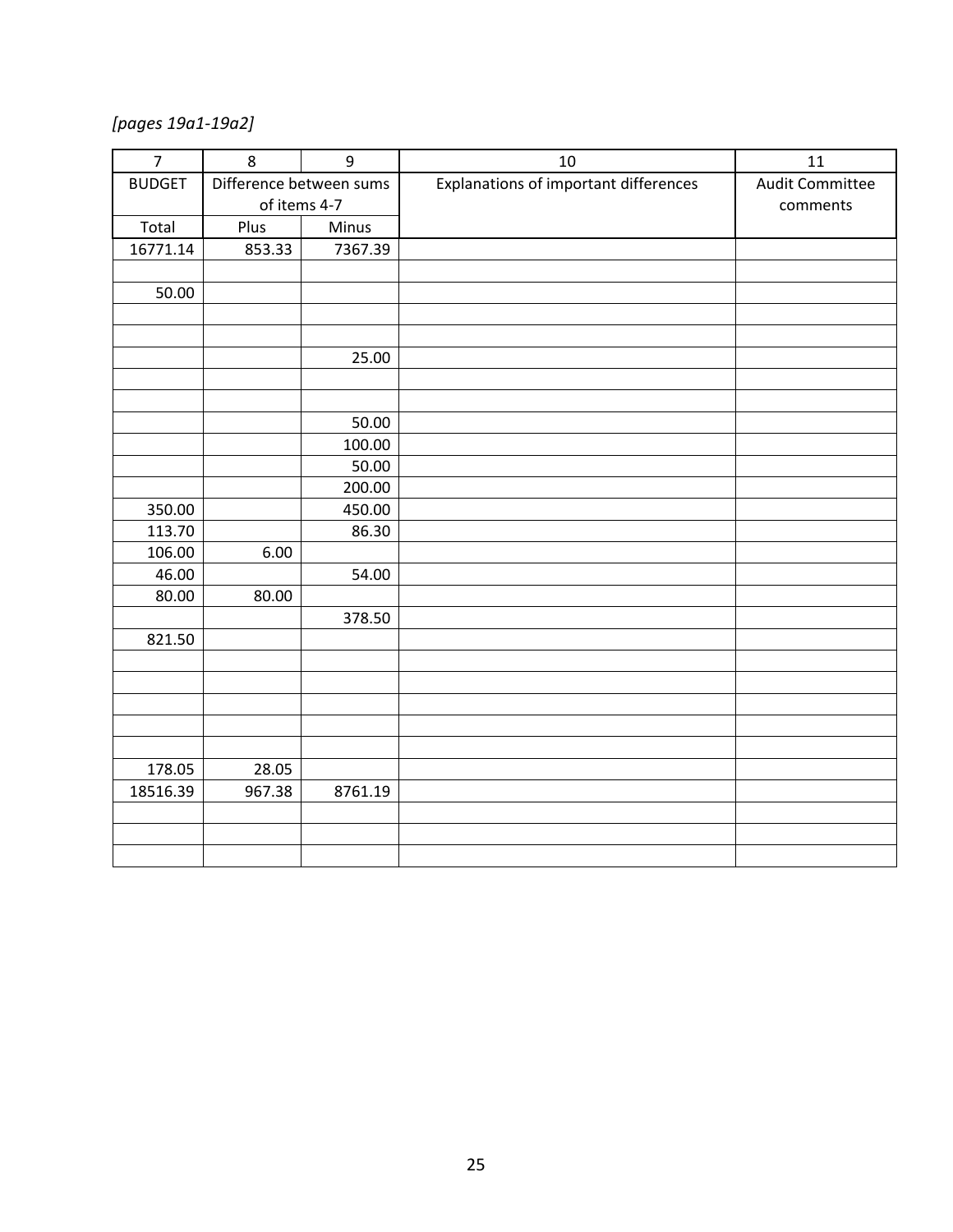# *[pages 20a-20b]*

#### **Summary of Expenses**

| 1                                | $\overline{2}$ | 3        | 4                             | 5                  | 6           | 7            |
|----------------------------------|----------------|----------|-------------------------------|--------------------|-------------|--------------|
| Section                          | Preliminary    |          | <b>Executed budget totals</b> | Difference between |             |              |
|                                  | total          |          |                               |                    | columns 2/5 |              |
|                                  |                | Paid     | Arrears                       | Total              | Plus        | <b>Minus</b> |
| I. Passive arrears               | 1365.20        | 292.00   |                               | 292.00             |             | 1073.20      |
| II. Rabbinate                    | 3050.00        | 2619.38  |                               | 2619.38            |             | 430.62       |
| III. Community administration    | 2145.00        | 1863.90  |                               | 1863.90            |             | 281.10       |
| IV. Synagogues, congregations,   | 5225.00        | 3686.52  |                               | 3686.52            |             | 1538.48      |
| and houses of prayer             |                |          |                               |                    |             |              |
| V. Ritual slaughter              | 6750.00        | 6285.00  |                               | 6285.00            |             | 465.00       |
| VI. Cemetery                     | 400.00         | 395.53   |                               | 395.53             |             | 4.47         |
| VII. Ritual bath                 | 4000.00        | 1434.81  |                               | 1434.81            |             | 2565.19      |
| VIII. Education and relig. needs | 425.00         | 244.00   |                               | 244.00             |             | 181.00       |
| IX. Charity, social welfare, and | 1600.00        | 695.70   |                               | 695.70             |             | 904.30       |
| assistance                       |                |          |                               |                    |             |              |
| X. Subsidy for educational       |                |          |                               |                    |             |              |
| institutions, etc.               |                |          |                               |                    |             |              |
| XI. Taxes, fire insurance, etc.  |                |          |                               |                    |             |              |
| XII. Social security             | 1200.00        | 821.50   |                               | 821.50             |             | 378.50       |
| XIII. Community property and     |                |          |                               |                    |             |              |
| foundation                       |                |          |                               |                    |             |              |
| XIV. Unforeseen expenses         | 150.00         | 178.05   |                               | 178.05             | 28.05       |              |
|                                  |                |          |                               |                    |             |              |
| Total                            | 26310.20       | 18516.39 |                               | 18516.39           | 18516.39    | 7821.86      |
|                                  |                |          |                               |                    |             |              |